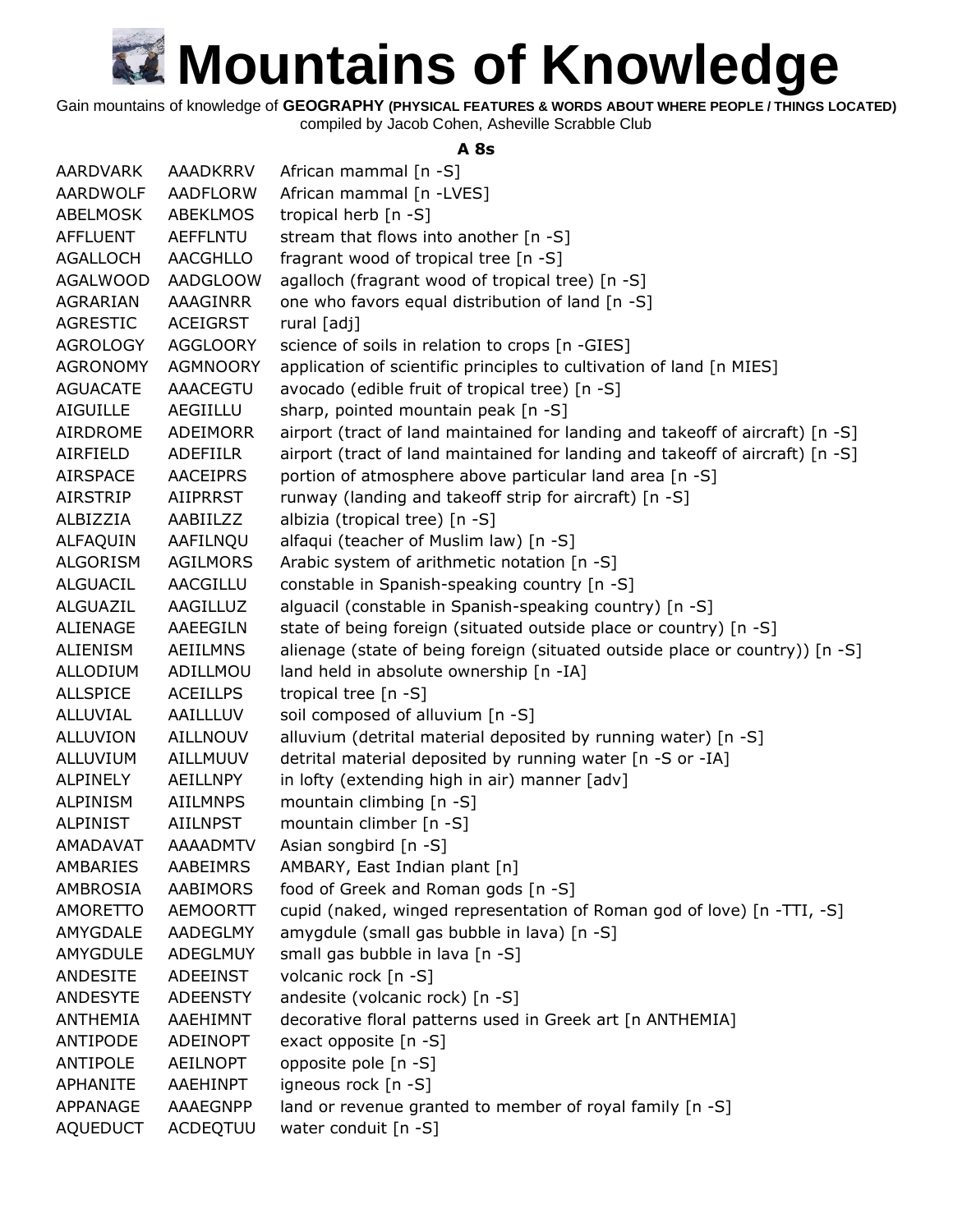Gain mountains of knowledge of **GEOGRAPHY (PHYSICAL FEATURES & WORDS ABOUT WHERE PEOPLE / THINGS LOCATED)**

| <b>ARAHUANA</b> | AAAAHNRU        | arowana (tropical fish) [n -S]                                                              |
|-----------------|-----------------|---------------------------------------------------------------------------------------------|
| ARAPAIMA        | AAAAIMPR        | large food fish (Tupi) [n -S]                                                               |
| ARCADIAN        | AAACDINR        | one who lives in arcadia [n -S]                                                             |
| <b>ARCHDUKE</b> | ACDEHKRU        | Austrian prince [n -S]                                                                      |
| ARIDNESS        | <b>ADEINRSS</b> | aridity (state of being arid (extremely dry)) [n -ES]                                       |
| ARMAGNAC        | <b>AAACGMNR</b> | French brandy [n -S]                                                                        |
| <b>ARTESIAN</b> | AAEINRST        | pertaining to type of well [adj]                                                            |
| <b>ASHTANGA</b> | <b>AAAGHNST</b> | type of yoga (Hindu philosophy involving physical and mental disciplines) [n -S]            |
| <b>ASPERGES</b> | <b>AEEGPRSS</b> | Roman Catholic rite [n ASPERGES]                                                            |
| <b>ASSIGNAT</b> | AAGINSST        | one of notes issued as currency by French revolutionary government [n -S]                   |
| <b>ASTHANGA</b> | <b>AAAGHNST</b> | ashtanga (type of yoga (Hindu philosophy involving physical and mental disciplines)) [n -S] |
| <b>ATAMASCO</b> | <b>AAACMOST</b> | flowering plant (Powhatan) [n -S]                                                           |
| <b>ATHELING</b> | <b>AEGHILNT</b> | Anglo-Saxon prince or nobleman [n -S]                                                       |
| <b>AUSPICES</b> | ACEIPSSU        | AUSPEX, soothsayer of ancient Rome [n]                                                      |
| <b>AUTOBAHN</b> | <b>AABHNOTU</b> | German superhighway [n -EN, -S]                                                             |
| <b>AYURVEDA</b> | <b>AADERUVY</b> | Hindu system of medicine [n -S]                                                             |
|                 |                 | <b>B</b> 8s                                                                                 |
| <b>BAASKAAP</b> | <b>AAAABKPS</b> | baaskap (policy of domination by white people in South Africa) [n -S]                       |
| <b>BAASSKAP</b> | <b>AAABKPSS</b> | baaskap (policy of domination by white people in South Africa) [n -S]                       |
| <b>BACKLAND</b> | <b>AABCDKLN</b> | region remote from cities [n -S]                                                            |
| <b>BACKRUSH</b> | <b>ABCHKRSU</b> | seaward return of water from wave [n -ES]                                                   |
| BAIDARKA        | AAABDIKR        | bidarka (Inuit canoe) [n -S]                                                                |
| <b>BANKSIDE</b> | <b>ABDEIKNS</b> | slope of river bank [n -S]                                                                  |
| <b>BARBASCO</b> | <b>AABBCORS</b> | tropical tree [n -ES, -S]                                                                   |
| <b>BARRANCA</b> | <b>AAABCNRR</b> | steep ravine [n -S]                                                                         |
| <b>BARRANCO</b> | <b>AABCNORR</b> | barranca (steep ravine) [n -S]                                                              |
| <b>BASILICA</b> | <b>AABCIILS</b> | ancient Roman building [n -E, -S]                                                           |
| <b>BASSETED</b> | <b>ABDEESST</b> | BASSET, to outcrop (to protrude above soil) [v]                                             |
| <b>BAUHINIA</b> | AABHIINU        | small tropical tree [n -S]                                                                  |
| <b>BAYFRONT</b> | <b>ABFNORTY</b> | shoreline of bay (inlet of sea) [n -S]                                                      |
| <b>BEACHIER</b> | ABCEEHIR        | BEACHY, sandy or pebbly [adj]                                                               |
| <b>BEACHING</b> | ABCEGHIN        | BEACH, to drive ashore [v]                                                                  |
| <b>BELLBIRD</b> | <b>BBDEILLR</b> | tropical bird [n -S]                                                                        |
| <b>BERIMBAU</b> | ABBEIMRU        | Brazilian musical instrument [n -S]                                                         |
| <b>BETONIES</b> | <b>BEEINOST</b> | BETONY, European herb [n]                                                                   |
| <b>BIBIMBAP</b> | ABBBIIMP        | Korean rice dish [n -S]                                                                     |
| <b>BIDARKEE</b> | ABDEEIKR        | bidarka (Inuit canoe) [n -S]                                                                |
| <b>BIRROTCH</b> | <b>BCHIORRT</b> | BIRR, monetary unit of Ethiopia [n]                                                         |
| <b>BLACKBOY</b> | <b>ABBCKLOY</b> | Australian plant [n -S]                                                                     |
| <b>BLACKCAP</b> | <b>AABCCKLP</b> | small European bird [n -S]                                                                  |
| <b>BLUEBEAT</b> | ABBEELTU        | ska (popular music of Jamaica) [n -S]                                                       |
| <b>BOGGIEST</b> | <b>BEGGIOST</b> | BOGGY, marshy (resembling marsh (tract of low, wet land)) [adj]                             |
| <b>BOONDOCK</b> | <b>BCDKNOOO</b> | pertaining to backwoods area [adj]                                                          |
| <b>BOULDERY</b> | <b>BDELORUY</b> | characterized by large rocks [adj]                                                          |
| <b>BOUNDARY</b> | ABDNORUY        | dividing line [n -RIES]                                                                     |
| <b>BOURTREE</b> | <b>BEEORRTU</b> | European tree [n -S]                                                                        |
|                 |                 |                                                                                             |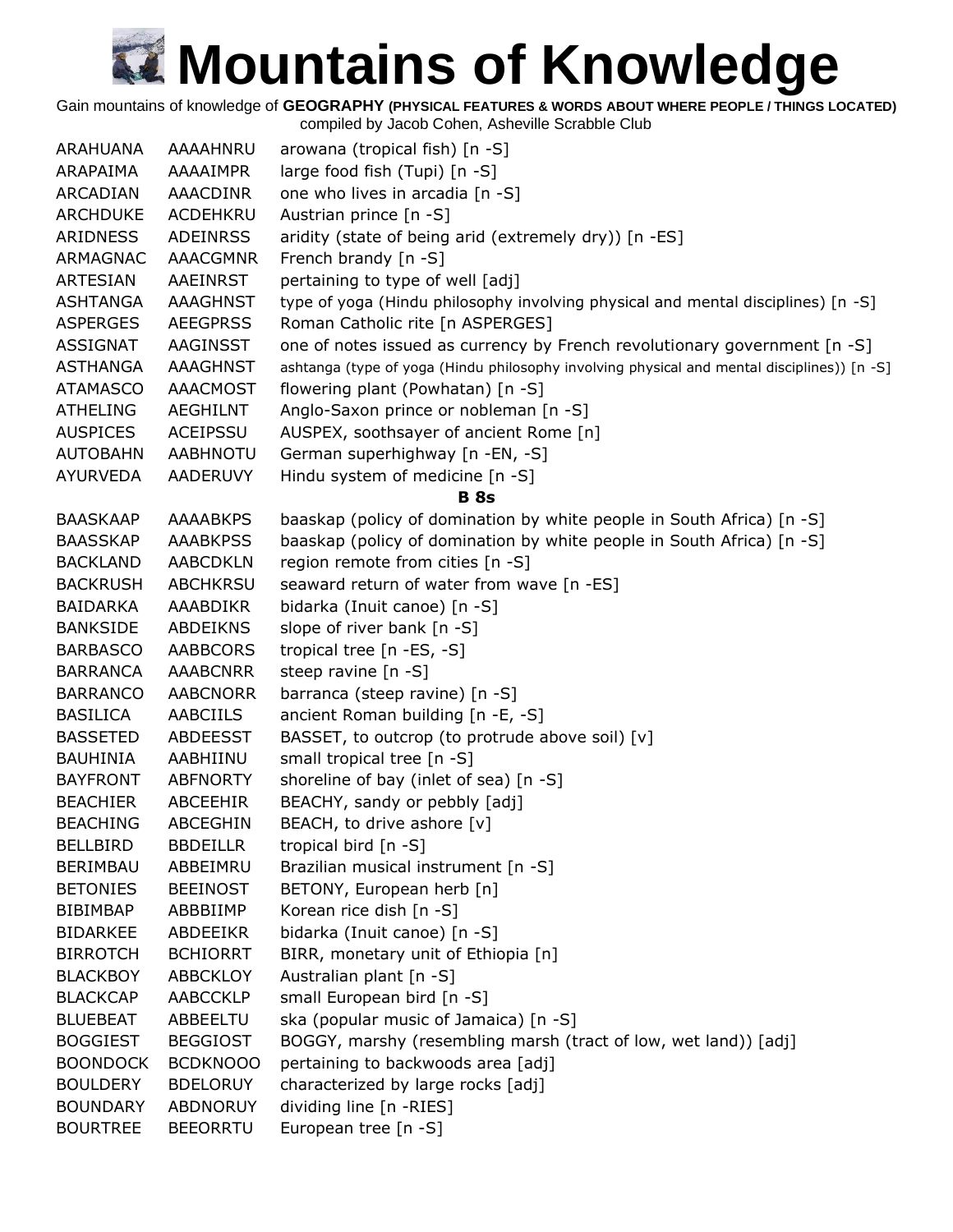Gain mountains of knowledge of **GEOGRAPHY (PHYSICAL FEATURES & WORDS ABOUT WHERE PEOPLE / THINGS LOCATED)**

| <b>BOWERIES</b> | <b>BEEIORSW</b> | BOWERY, colonial Dutch farm [n]                                               |
|-----------------|-----------------|-------------------------------------------------------------------------------|
| <b>BRASILIN</b> | ABIILNRS        | brazilin (chemical compound) [n -S]                                           |
| <b>BRAZILIN</b> | ABIILNRZ        | chemical compound [n -S]                                                      |
| <b>BREADNUT</b> | ABDENRTU        | tropical fruit [n -S]                                                         |
| <b>BRECCIAL</b> | <b>ABCCEILR</b> | BRECCIA, type of rock [adj]                                                   |
| <b>BROGUERY</b> | <b>BEGORRUY</b> | use of Irish accent [n -RIES]                                                 |
| <b>BROGUISH</b> | <b>BGHIORSU</b> | resembling brogue (Irish accent) [adj]                                        |
| <b>BROMELIA</b> | ABEILMOR        | tropical plant with stiff leaves [n -S]                                       |
| <b>BROOKITE</b> | <b>BEIKOORT</b> | mineral $[n - S]$                                                             |
| <b>BROOKLET</b> | <b>BEKLOORT</b> | small brook or creek [n -S]                                                   |
| <b>BRUNIZEM</b> | <b>BEIMNRUZ</b> | prairie soil [n -S]                                                           |
| <b>BUDDLEIA</b> | ABDDEILU        | tropical shrub [n -S]                                                         |
| <b>BULLRUSH</b> | <b>BHLLRSUU</b> | bulrush (tall marsh plant) [n -S]                                             |
| <b>BURGRAVE</b> | ABEGRRUV        | German nobleman [n -S]                                                        |
| <b>BUSHFIRE</b> | <b>BEFHIRSU</b> | fire in wooded area [n -S]                                                    |
| <b>BUSHLAND</b> | <b>ABDHLNSU</b> | unsettled forest land [n -S]                                                  |
| <b>BUSHVELD</b> | <b>BDEHLSUV</b> | veld with shrubby vegetation [n -S]                                           |
|                 |                 | C8s                                                                           |
| <b>CABOTAGE</b> | AABCEGOT        | coastal trade [n -S]                                                          |
| <b>CACHUCHA</b> | AACCCHHU        | Spanish dance [n -S]                                                          |
| <b>CADASTER</b> | <b>AACDERST</b> | public record of land ownership [n -S]                                        |
| <b>CADASTRE</b> | <b>AACDERST</b> | cadaster (public record of land ownership) [n -S]                             |
| CALADIUM        | AACDILMU        | tropical plant [n -S]                                                         |
| <b>CALAMATA</b> | AAAACLMT        | kalamata (black olive grown in Greece) [n -S]                                 |
| CALENDAL        | <b>AACDELLN</b> | pertaining to calends (first day of Roman month) [adj]                        |
| CALIPHAL        | AACHILLP        | CALIPH, Muslim leader [adj]                                                   |
| CAMBOGIA        | AABCGIMO        | gum resin [n -S]                                                              |
| <b>CAMELLIA</b> | <b>AACEILLM</b> | tropical shrub [n -S]                                                         |
| <b>CAMPAGNA</b> | AAACGMNP        | flat, open plain [n -NE]                                                      |
| <b>CANALING</b> | AACGILNN        | CANAL, to dig artificial waterway through [v]                                 |
| CANALISE        | <b>AACEILNS</b> | to canalize (to canal (to dig artificial waterway through)) [v -D, -SING, -S] |
| CANALIZE        | AACEILNZ        | to canal (to dig artificial waterway through) [v -D, -ZING, -S]               |
| CANALLED        | <b>AACDELLN</b> | CANAL, to dig artificial waterway through [v]                                 |
| <b>CANEPHOR</b> | <b>ACEHNOPR</b> | Greek maiden bearing basket on her head [n -S]                                |
| <b>CANISTEL</b> | <b>ACEILNST</b> | tropical tree [n -S]                                                          |
| CANTONAL        | <b>AACLNNOT</b> | pertaining to canton [adj]                                                    |
| CANTONED        | <b>ACDENNOT</b> | CANTON, to divide into cantons (districts) [v]                                |
| <b>CAPOEIRA</b> | <b>AACEIOPR</b> | Brazilian dance [n -S]                                                        |
| <b>CAPRIFIG</b> | <b>ACFGIIPR</b> | European tree [n -S]                                                          |
| <b>CAPSICUM</b> | <b>ACCIMPSU</b> | tropical herb [n -S]                                                          |
| CARAGANA        | AAAACGNR        | Asian shrub [n -S]                                                            |
| CARDAMOM        | <b>AACDMMOR</b> | tropical herb [n -S]                                                          |
| <b>CARDAMON</b> | <b>AACDMNOR</b> | cardamom (tropical herb) [n -S]                                               |
| CARDAMUM        | AACDMMRU        | cardamom (tropical herb) [n -S]                                               |
| <b>CASSISES</b> | <b>ACEISSSS</b> | CASSIS, European bush [n]                                                     |
| <b>CATARACT</b> | <b>AAACCRTT</b> | tremendous waterfall [n -S]                                                   |
|                 |                 |                                                                               |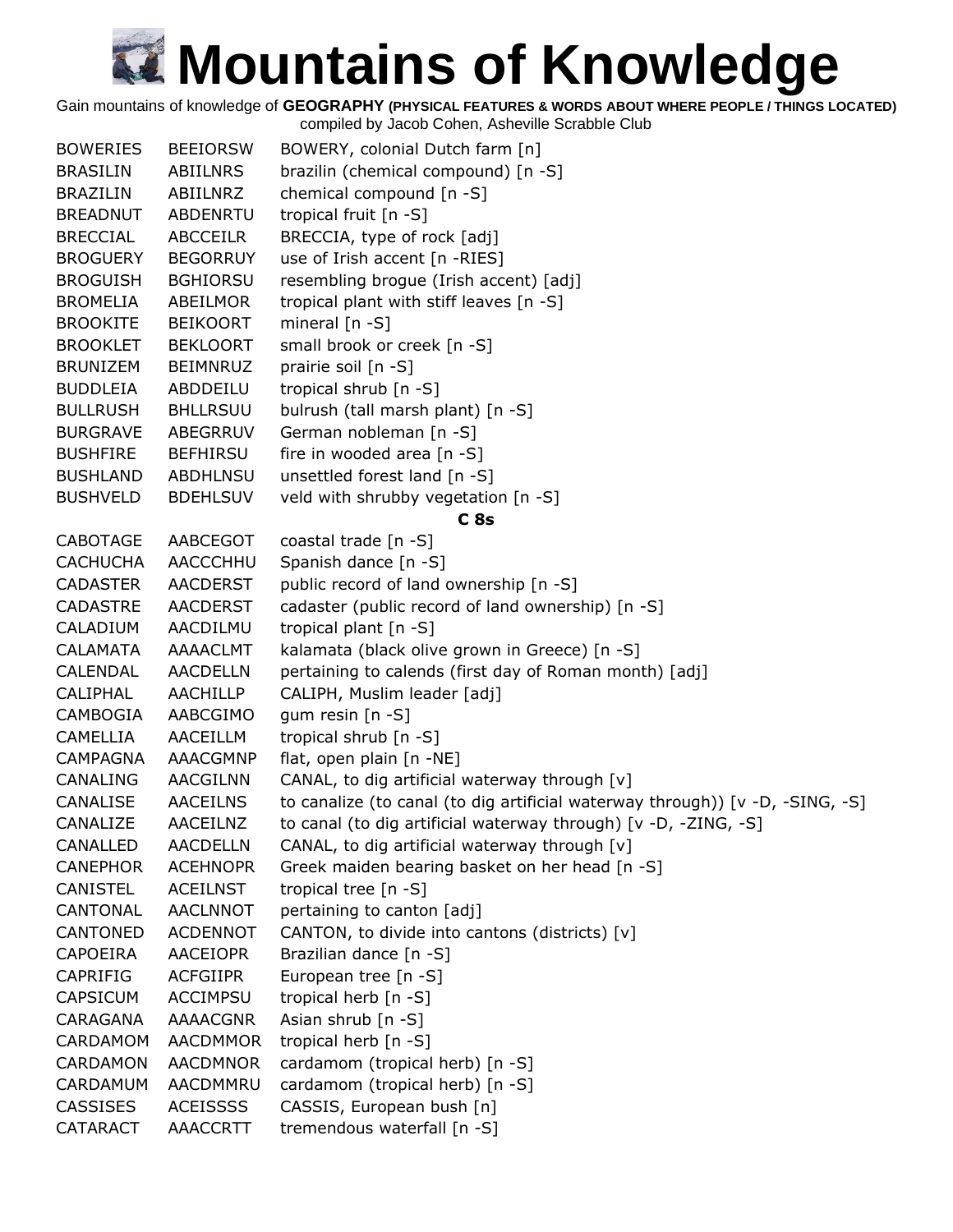Gain mountains of knowledge of **GEOGRAPHY (PHYSICAL FEATURES & WORDS ABOUT WHERE PEOPLE / THINGS LOCATED)**

| <b>CATHOLIC</b> | <b>ACCHILOT</b> | member of universal Christian church [n -S]                         |
|-----------------|-----------------|---------------------------------------------------------------------|
| <b>CATTLEYA</b> | <b>AACELTTY</b> | tropical orchid [n -S]                                              |
| <b>CAVELIKE</b> | <b>ACEEIKLV</b> | resembling cave (underground chamber) [adj]                         |
| <b>CAVERNED</b> | <b>ACDEENRV</b> | CAVERN, to hollow out [v]                                           |
| <b>CECROPIA</b> | <b>ACCEIOPR</b> | large North American moth [n -S]                                    |
| <b>CENTIARE</b> | <b>ACEEINRT</b> | centare (measure of land area) [n -S]                               |
| CHADARIM        | <b>AACDHIMR</b> | CHEDER, heder (Jewish school) [n]                                   |
| <b>CHAMPACA</b> | AAACCHMP        | champak (East Indian tree) [n -S]                                   |
| <b>CHAPATTI</b> | <b>AACHIPTT</b> | chapati (unleavened bread of India) [n -S]                          |
| <b>CHAPPATI</b> | <b>AACHIPPT</b> | chapati (unleavened bread of India) [n -S]                          |
| <b>CHARACID</b> | <b>AACCDHIR</b> | characin (tropical fish) [n -S]                                     |
| <b>CHARACIN</b> | <b>AACCHINR</b> | tropical fish [n -S]                                                |
| <b>CHARTING</b> | <b>ACGHINRT</b> | CHART, to map out [v]                                               |
| <b>CHECHAKO</b> | <b>ACCEHHKO</b> | newcomer (Chinook) [n -S]                                           |
| <b>CHEDARIM</b> | <b>ACDEHIMR</b> | CHEDER, heder (Jewish school) [n]                                   |
| <b>CHIAUSES</b> | <b>ACEHISSU</b> | CHIAUS, Turkish messenger [n]                                       |
| <b>CHICKPEA</b> | <b>ACCEHIKP</b> | Asian herb [n -S]                                                   |
| <b>CHOUSHES</b> | <b>CEHHOSSU</b> | CHOUSH, chiaus (Turkish messenger) [n]                              |
| <b>CHRESARD</b> | <b>ACDEHRRS</b> | available water of soil [n -S]                                      |
| <b>CHRISMON</b> | <b>CHIMNORS</b> | Christian monogram [n -S or -MA]                                    |
| <b>CHROMIDE</b> | <b>CDEHIMOR</b> | tropical fish [n -S]                                                |
| <b>CHURCHED</b> | <b>CCDEHHRU</b> | CHURCH, to bring to church (building for Christian worship) [v]     |
| <b>CHURCHES</b> | <b>CCEHHRSU</b> | CHURCH, to bring to church (building for Christian worship) [v]     |
|                 | <b>ACGHINRU</b> |                                                                     |
| <b>CHURINGA</b> |                 | sacred object of Australian Aboriginals [n -S]                      |
| CIABATTA        | AAABCITT        | type of Italian bread [n -S]                                        |
| <b>CIMBALOM</b> | ABCILMMO        | Hungarian dulcimer [n -S]                                           |
| <b>CITIFIED</b> | <b>CDEFIIIT</b> | CITIFY, to urbanize (to cause to take on urban characteristics) [v] |
| <b>CITIFIES</b> | <b>CEFIIIST</b> | CITIFY, to urbanize (to cause to take on urban characteristics) [v] |
| <b>CITRUSES</b> | <b>CEIRSSTU</b> | CITRUS, any of genus of tropical, fruit-bearing trees [n]           |
| <b>CLASSICO</b> | <b>ACCILOSS</b> | made from grapes grown in certain part of Italy [adj]               |
| <b>CLIFFIER</b> | <b>CEFFIILR</b> | CLIFFY, abounding in cliffs [adj]                                   |
| <b>CLIFFTOP</b> | <b>CFFILOPT</b> | top of cliff [n -S]                                                 |
| <b>CLIMBING</b> | <b>BCGIILMN</b> | sport or activity of ascending mountains [n -S]                     |
| <b>COALFACE</b> | <b>AACCEFLO</b> | place where coal is cut out of rock [n -S]                          |
| <b>COASTING</b> | <b>ACGINOST</b> | coastal trade [n -S]                                                |
| <b>COCOBOLA</b> | ABCCLOOO        | cocobolo (tropical tree) [n -S]                                     |
| <b>COCOBOLO</b> | BCCLOOOO        | tropical tree $[n - S]$                                             |
| <b>COLEUSES</b> | <b>CEELOSSU</b> | COLEUS, tropical plant [n]                                          |
| <b>COLLEGIA</b> | <b>ACEGILLO</b> | soviet executive councils [n COLLEGIA]                              |
| <b>COLLUVIA</b> | <b>ACILLOUV</b> | rock debris [n]                                                     |
| <b>COLONIES</b> | <b>CEILNOOS</b> | COLONY, group of emigrants living in new land [n]                   |
| <b>COLUMNEA</b> | <b>ACELMNOU</b> | bushy tropical plant $[n - S]$                                      |
| COMITIAL        | <b>ACIILMOT</b> | COMITIA, public assembly in ancient Rome [adj]                      |
| <b>CONDORES</b> | <b>CDENOORS</b> | CONDOR, coin of Chile [n]                                           |
| CONGAING        | <b>ACGGINNO</b> | CONGA, to perform conga (Latin-American dance) [v]                  |
| <b>CONJUNTO</b> | <b>CJNNOOTU</b> | style of dance music along Mexican border [n -S]                    |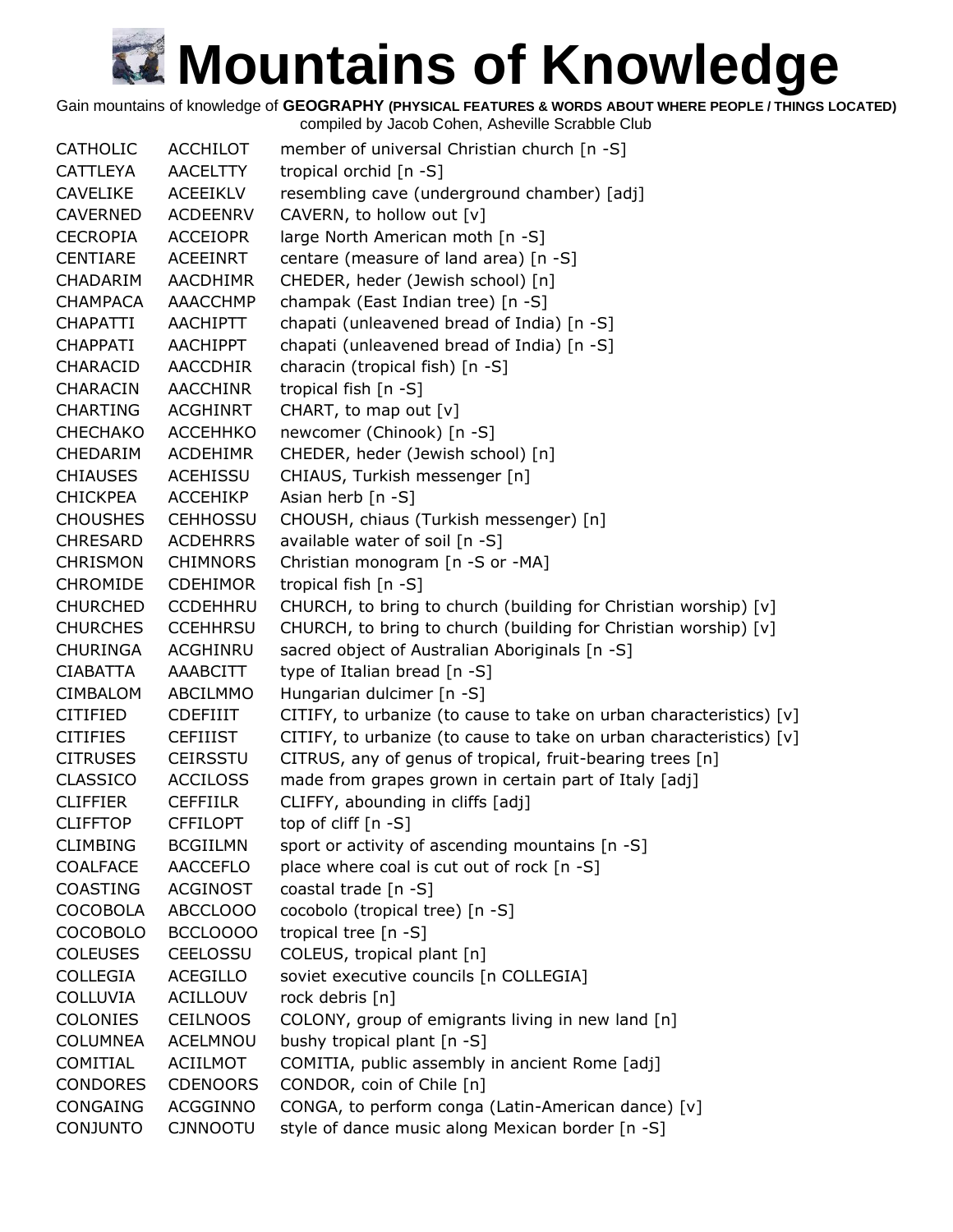Gain mountains of knowledge of **GEOGRAPHY (PHYSICAL FEATURES & WORDS ABOUT WHERE PEOPLE / THINGS LOCATED)**

| <b>CONTESSA</b> | <b>ACENOSST</b> | Italian countess [n -S]                                              |
|-----------------|-----------------|----------------------------------------------------------------------|
| <b>CONVERSO</b> | <b>CENOORSV</b> | Jew who converted to Christianity [n -S]                             |
| <b>COOLABAH</b> | <b>AABCHLOO</b> | Australian gum tree [n -S]                                           |
| <b>COOLIBAH</b> | ABCHILOO        | coolabah (Australian gum tree) [n -S]                                |
| <b>COPYHOLD</b> | <b>CDHLOOPY</b> | type of ownership of land [n -S]                                     |
| <b>CORNBALL</b> | <b>ABCLLNOR</b> | hick (rural person) [n -S]                                           |
| <b>CORNETCY</b> | <b>CCENORTY</b> | rank in British cavalry [n -CIES]                                    |
| <b>CORNICHE</b> | <b>CCEHINOR</b> | road built along cliff [n -S]                                        |
| <b>COTHURNI</b> | CHINORTU        | cothurns (buskin worn by ancient Roman actors) [n COTHURNI]          |
| COUMAROU        | <b>ACMOORUU</b> | seed of tropical tree [n -S]                                         |
| <b>COUSCOUS</b> | <b>CCOOSSUU</b> | North African cereal [n -ES]                                         |
| <b>CRAGGIER</b> | ACEGGIRR        | CRAGGY, full of crags (large, jagged rocks) [adj]                    |
| <b>CRAGGILY</b> | ACEGGIRR        | CRAGGY, full of crags (large, jagged rocks) [adv]                    |
| CRAGSMAN        | <b>AACGMNRS</b> | one who climbs crags [large, jagged rocks) [n -MEN]                  |
| CRANNIED        | ACDEINNR        | CRANNY, crevice [adj]                                                |
| <b>CRANNIES</b> | <b>ACEINNRS</b> | CRANNY, crevice [n]                                                  |
| CRANNOGE        | <b>ACEGNNOR</b> | crannog (artificial island) [n -S]                                   |
| <b>CRATERED</b> | <b>ACDEERRT</b> | CRATER, to form cavities in surface [v]                              |
| <b>CREOLISE</b> | <b>CEEILORS</b> | to creolize (to cause language to become creole) [v -D, -SING, -S]   |
| CREOLIZE        | CEEILORZ        | to cause language to become creole [v -D, -ZING, -S]                 |
| <b>CREVASSE</b> | <b>ACEERSSV</b> | to fissure (to split (to separate lengthwise)) [v -D, -SSING, -SSES] |
| <b>CROPLAND</b> | <b>ACDLNOPR</b> | farmland (cultivated land) [n -S]                                    |
| <b>CRUZEIRO</b> | <b>CEIORRUZ</b> | former monetary unit of Brazil [n -S]                                |
| <b>CUSCUSES</b> | <b>CCESSSUU</b> | CUSCUS, arboreal mammal [n]                                          |
| <b>CUTCHERY</b> | <b>CCEHRTUY</b> | judicial office in India [n -RIES]                                   |
| <b>CYMBALOM</b> | ABCLMMOY        | cimbalom (Hungarian dulcimer) [n -S]                                 |
| <b>CYMBIDIA</b> | ABCDIIMY        | tropical orchids [n CYMBIDIA]                                        |
| <b>CYPRUSES</b> | <b>CEPRSSUY</b> | CYPRUS, cypress (thin fabric) [n]                                    |
|                 |                 | <b>D</b> 8s                                                          |
| DAIQUIRI        | ADIIIQRU        | cocktail [n -S]                                                      |
| DAISHIKI        | <b>ADHIIIKS</b> | dashiki (African tunic) [n -S]                                       |
| <b>DAKERHEN</b> | <b>ADEEHKNR</b> | European bird [n -S]                                                 |
| <b>DALESMAN</b> | <b>AADELMNS</b> | one living in dale [n -MEN]                                          |
| <b>DANEGELD</b> | <b>ADDEEGLN</b> | annual tax in medieval England [n -S]                                |
| <b>DANEGELT</b> | ADEEGLNT        | danegeld (annual tax in medieval England) [n -S]                     |
| <b>DANISHES</b> | <b>ADEHINSS</b> | DANISH, pastry of raised dough [n]                                   |
| <b>DATARIES</b> | AADEIRST        | DATARY, cardinal in Roman Catholic Church [n]                        |
| <b>DAVENING</b> | ADEGINNV        | DAVEN, to utter Jewish prayers [v]                                   |
| <b>DECEMVIR</b> | <b>CDEEIMRV</b> | one of body of ten Roman magistrates [n -I, -S]                      |
| <b>DECURIES</b> | <b>CDEEIRSU</b> | DECURY, group of ten soldiers in ancient Rome [n]                    |
| <b>DEMERARA</b> | <b>AADEEMRR</b> | coarse light-brown sugar (Guyanese Creole) [n -S]                    |
| <b>DEMIURGE</b> | DEEGIMRU        | magistrate of ancient Greece [n -S]                                  |
| <b>DEMPSTER</b> | <b>DEEMPRST</b> | deemster (judicial officer of Isle of Man) [n -S]                    |
| <b>DENARIUS</b> | ADEINRSU        | coin of ancient Rome [n -II]                                         |
| <b>DENAZIFY</b> | ADEFINYZ        | to rid of Nazism [v -FIED, -ING, -FIES]                              |
| <b>DEPEOPLE</b> | <b>DEEELOPP</b> | to reduce population of [v -D, -LING, -S]                            |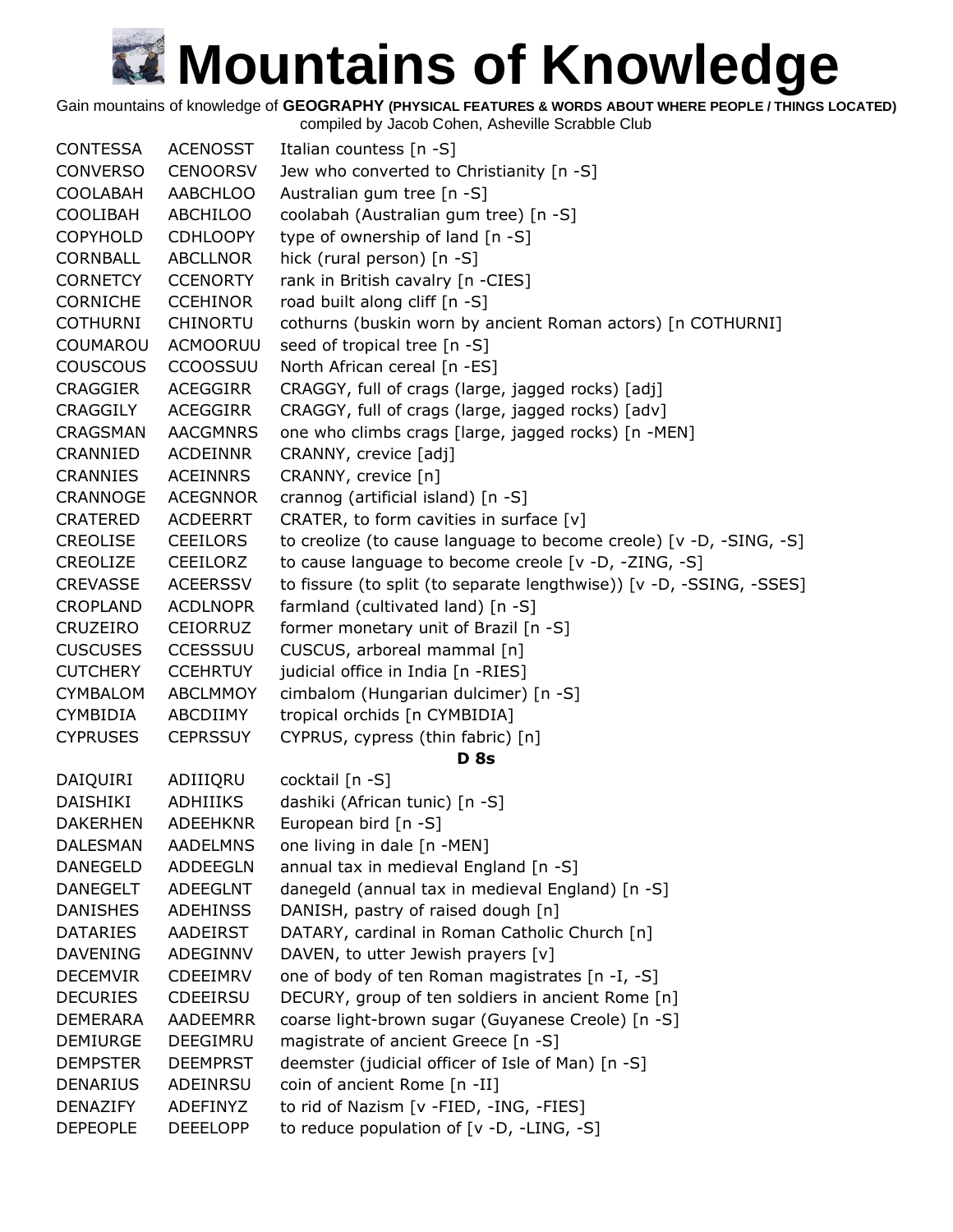Gain mountains of knowledge of **GEOGRAPHY (PHYSICAL FEATURES & WORDS ABOUT WHERE PEOPLE / THINGS LOCATED)**

| <b>DEPORTED</b> | <b>DDEEOPRT</b>                    | DEPORT, to expel from country [v]                                               |
|-----------------|------------------------------------|---------------------------------------------------------------------------------|
| <b>DEPORTER</b> | <b>DEEOPRRT</b>                    | one that deports (to expel from country) [n -S]                                 |
| <b>DESANDED</b> | <b>ADDDEENS</b>                    | DESAND, to remove sand from [v]                                                 |
| <b>DESERTIC</b> | <b>CDEEIRST</b>                    | arid and barren [adj]                                                           |
| <b>DETRITUS</b> | DEIRSTTU                           | particles of rock [n DETRITUS]                                                  |
| <b>DHURRIES</b> | <b>DEHIRRSU</b>                    | DHURRIE, cotton rug made in India [n]                                           |
| <b>DIAPIRIC</b> | ACDIIIPR                           | DIAPIR, bend in layer of rock [adj]                                             |
| <b>DIATREME</b> | ADEEIMRT                           | volcanic vent produced by gaseous explosions [n -S]                             |
| <b>DIBBUKIM</b> | <b>BBDIIKMU</b>                    | DIBBUK, dybbuk (wandering soul in Jewish folklore) [n]                          |
| <b>DICYCLIC</b> | <b>CCCDIILY</b>                    | having two maxima of population each year [adj]                                 |
| <b>DILUVIAL</b> | ADIILLUV                           | pertaining to flood [adj]                                                       |
| <b>DILUVIAN</b> | ADIILNUV                           | diluvial (pertaining to flood) [adj]                                            |
| <b>DILUVION</b> | <b>DIILNOUV</b>                    | diluvium (coarse rock material deposited by glaciers) [n -S]                    |
| <b>DILUVIUM</b> | <b>DIILMUUV</b>                    | coarse rock material deposited by glaciers [n -S or -IA]                        |
| <b>DIOBOLON</b> | <b>BDILNOOO</b>                    | diobol (coin of ancient Greece) [n -S]                                          |
| <b>DIORITIC</b> | <b>CDIIIORT</b>                    | DIORITE, igneous rock [adj]                                                     |
| <b>DOBLONES</b> | <b>BDELNOOS</b>                    | DOBLON, former gold coin of Spain and Spanish America [n]                       |
| <b>DOCKLAND</b> | <b>ACDDKLNO</b>                    |                                                                                 |
|                 | <b>CDELOOTT</b>                    | part of port occupied by docks [n -S]<br>red wine of Italy [n -S]               |
| <b>DOLCETTO</b> |                                    |                                                                                 |
| <b>DOUBLOON</b> | <b>BDLNOOOU</b><br><b>DEGINNOV</b> | former Spanish gold coin [n -S]                                                 |
| <b>DOVENING</b> |                                    | DOVEN, to daven (to utter Jewish prayers) [v]                                   |
| <b>DOWNHILL</b> | <b>DHILLNOW</b>                    | downward slope [n -S]                                                           |
| <b>DOWNLAND</b> | <b>ADDLNNOW</b>                    | rolling treeless upland [n -S]                                                  |
| <b>DOWNWARP</b> | ADNOPRWW                           | broad surface depression [n -S]                                                 |
| <b>DRACAENA</b> | AAACDENR                           | tropical plant [n -S]                                                           |
| <b>DRAGOMAN</b> | AADGMNOR                           | interpreter in Near Eastern countries [n -S, -MEN]                              |
| <b>DRAWDOWN</b> | ADDNORWW                           | lowering of water level [n -S]                                                  |
| <b>DRIFTAGE</b> | ADEFGIRT                           | act of drifting (to move along in current) [n -S]                               |
| <b>DRIFTIER</b> | <b>DEFIIRRT</b>                    | DRIFTY, full of drifts (masses of wind-driven snow) [adj]                       |
| <b>DRIFTING</b> | <b>DFGIINRT</b>                    | DRIFT, to move along in current [v]                                             |
| <b>DRONGOES</b> | <b>DEGNOORS</b>                    | DRONGO, tropical bird [n]                                                       |
| <b>DUMBCANE</b> | ABCDEMNU                           | tropical plant [n -S]                                                           |
| <b>DUNELAND</b> | ADDELNNU                           | area having many dunes [n -S]                                                   |
| <b>DUNELIKE</b> | DEEIKLNU                           | DUNE, hill of sand [adj]                                                        |
| <b>DUTCHMAN</b> | <b>ACDHMNTU</b>                    | something used to hide structural defects [n -MEN]                              |
| <b>DYBBUKIM</b> | <b>BBDIKMUY</b>                    | DYBBUK, wandering soul in Jewish folklore [n]                                   |
|                 |                                    | E <sub>8s</sub>                                                                 |
| <b>EARTHING</b> | <b>AEGHINRT</b>                    | EARTH, to cover with earth (soil) $[v]$                                         |
| <b>EARTHNUT</b> | <b>AEHNRTTU</b>                    | European herb [n -S]                                                            |
| <b>ECCLESIA</b> | <b>ACCEEILS</b>                    | assembly in ancient Greece [n -E]                                               |
| <b>ECLOGITE</b> | <b>CEEGILOT</b>                    | type of rock $[n - S]$                                                          |
| <b>EGGFRUIT</b> | <b>EFGGIRTU</b>                    | tropical tree [n -S]                                                            |
| <b>EGYPTIAN</b> | <b>AEGINPTY</b>                    | typeface with squared serifs [n -S]                                             |
| <b>ELUVIATE</b> | AEEILTUV                           | to undergo transfer of materials in soil [v -D, -TING, -S]                      |
| <b>EMBAYING</b> | ABEGIMNY                           | EMBAY, to enclose in bay [v]                                                    |
| EMIGRANT        | <b>AEGIMNRT</b>                    | one that emigrates (to leave one country or region to settle in another) [n -S] |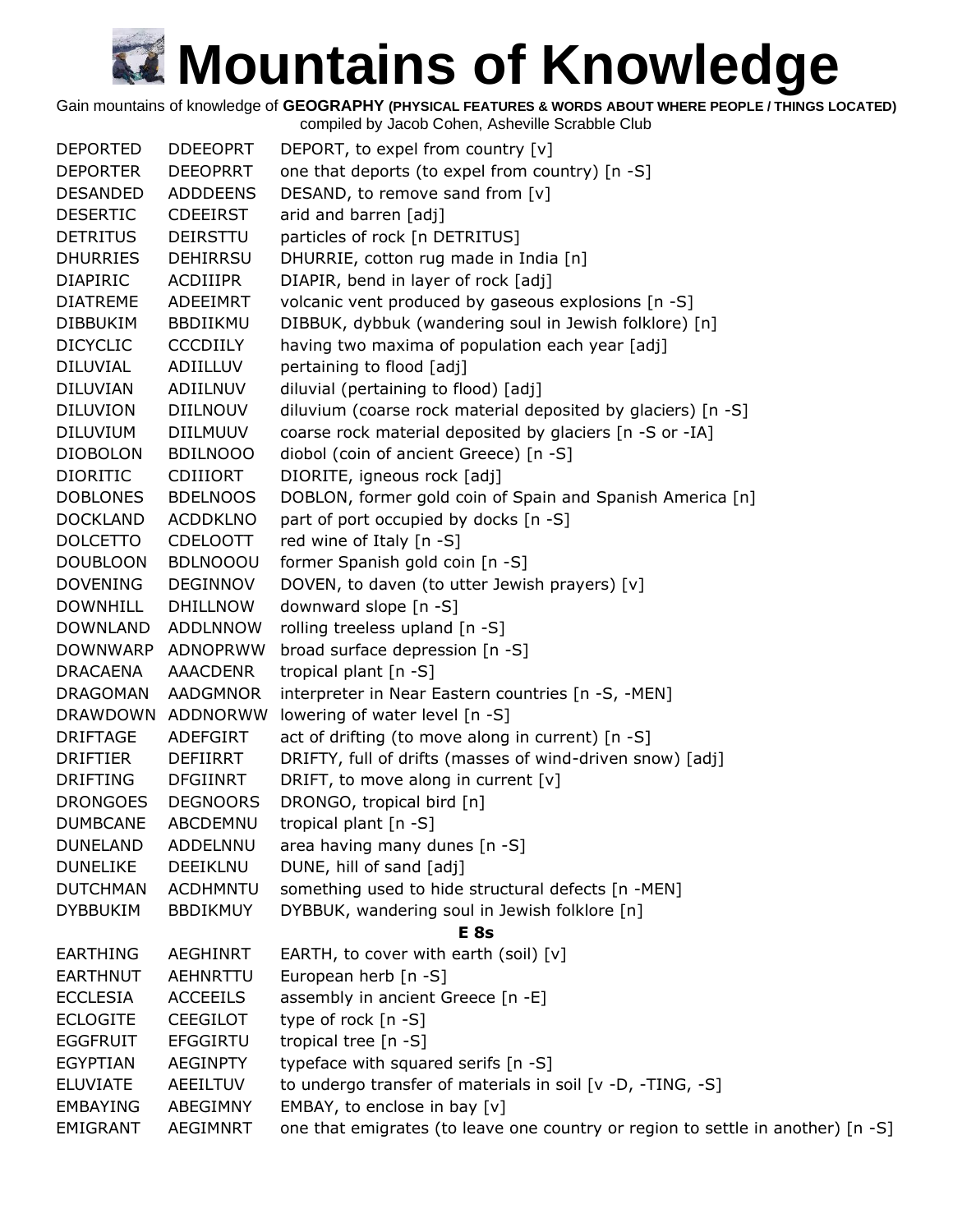Gain mountains of knowledge of **GEOGRAPHY (PHYSICAL FEATURES & WORDS ABOUT WHERE PEOPLE / THINGS LOCATED)**

| <b>EMIGRATE</b> | <b>AEEGIMRT</b> | to leave one country or region to settle in another $[v -D, -TING, -S]$                |
|-----------------|-----------------|----------------------------------------------------------------------------------------|
| <b>ENCHORIC</b> | <b>CCEHINOR</b> | belonging to particular country [adj]                                                  |
| ENDEMIAL        | ADEEILMN        | peculiar to country or people [adj]                                                    |
| <b>ENDEMISM</b> | <b>DEEIMMNS</b> | state of being endemial (peculiar to country or people) [n -S]                         |
| <b>ENTELLUS</b> | <b>EELLNSTU</b> | hanuman (East Indian monkey) [n -ES]                                                   |
| <b>ERUPTIVE</b> | <b>EEIPRTUV</b> | type of rock $[n - S]$                                                                 |
| <b>ESCARPED</b> | <b>ACDEEPRS</b> | ESCARP, to cause to slope steeply [v]                                                  |
| <b>ETHNICAL</b> | <b>ACEHILNT</b> | ETHNIC, member of particular ethnos [adj]                                              |
| <b>ETHNONYM</b> | <b>EHMNNOTY</b> | name of ethnic group [n -S]                                                            |
| <b>ETHNOSES</b> | <b>EEHNOSST</b> | ETHNOS, group of people who share common and distinctive culture [n]                   |
| <b>EULACHAN</b> | AACEHLNU        | eulachon (marine food fish) (Chinook) [n -S]                                           |
| <b>EULACHON</b> | <b>ACEHLNOU</b> | marine food fish (Chinook) [n -S]                                                      |
| <b>EUROLAND</b> | ADELNORU        | eurozone (area formed by countries usingeuro) [n -S]                                   |
| <b>EUROZONE</b> | EENOORUZ        | area formed by countries using euro [n -S]                                             |
| <b>EXILABLE</b> | ABEEILLX        | EXILE, to banish from one's own country [adj]                                          |
| <b>EXPLORER</b> | <b>EELOPRRX</b> | one that explores (to travel through for purpose of discovery) [n -S]                  |
| <b>EXPORTED</b> | <b>DEEOPRTX</b> | EXPORT, to send to other countries for commercial purposes [v]                         |
| <b>EXPORTER</b> | <b>EEOPRRTX</b> | one that exports (to send to other countries for commercial purposes) [n -S]           |
|                 |                 | <b>F</b> 8s                                                                            |
| <b>FAHLBAND</b> | <b>AABDFHLN</b> | band or stratum of rock impregnated with metallic sulfides [n -S]                      |
| <b>FANDANGO</b> | <b>AADFGNNO</b> | lively Spanish dance [n -ES, -S]                                                       |
| FANEGADA        | AAADEFGN        | Spanish unit of area [n -S]                                                            |
| <b>FARMABLE</b> | AABEFLMR        | FARM, to manage and cultivate as farm (tract of land devoted to agriculture) [adj]     |
| <b>FARMLAND</b> | <b>AADFLMNR</b> | cultivated land [n -S]                                                                 |
| <b>FARTHING</b> | AFGHINRT        | former British coin [n -S]                                                             |
| <b>FAUBOURG</b> | ABFGORUU        | suburb (residential area adjacent to city) [n -S]                                      |
| <b>FAUNLIKE</b> | AEFIKLNU        | FAUN, woodland deity of Roman mythology [adj]                                          |
| <b>FEDAYEEN</b> | <b>ADEEEFNY</b> | FEDAYEE, Arab commando [n]                                                             |
| FEEDYARD        | <b>ADDEEFRY</b> | feedlot (plot of land on which livestock is fattened) [n -S]                           |
| <b>FELDSHER</b> | <b>DEEFHLRS</b> | medical worker in Russia [n -S]                                                        |
| <b>FELLAHIN</b> | <b>AEFHILLN</b> | FELLAH, peasant or laborer in Arab countries [n]                                       |
| <b>FELSTONE</b> | <b>EEFLNOST</b> | felsite (igneous rock) [n -S]                                                          |
| <b>FENCEROW</b> | <b>CEEFNORW</b> | land occupied by fence [n -S]                                                          |
| <b>FENNIEST</b> | <b>EEFINNST</b> | FENNY, marshy (resembling marsh (tract of low, wet land)) [adj]                        |
| <b>FEUDALLY</b> | <b>ADEFLLUY</b> | FEUDAL, pertaining to political and economic system of medieval Europe [adv]           |
| <b>FINNMARK</b> | AFIKMNNR        | finmark (former monetary unit of Finland) [n -S]                                       |
| <b>FLAMINES</b> | <b>AEFILMNS</b> | FLAMEN, priest of ancient Rome [n]                                                     |
| <b>FLATLAND</b> | <b>AADFLLNT</b> | land lacking significant variation in elevation [n -S]                                 |
| <b>FLEAWORT</b> | <b>AEFLORTW</b> | European herb [n -S]                                                                   |
| <b>FLOODING</b> | <b>DFGILNOO</b> | filling with fluid to excess [n -S] / FLOOD, to inundate (to overwhelm with water) [v] |
| <b>FLOODWAY</b> | <b>ADFLOOWY</b> | overflow channel [n -S]                                                                |
| <b>FLORENCE</b> | <b>CEEFLNOR</b> | florin (former gold coin of Europe) [n -S]                                             |
| <b>FLYSCHES</b> | <b>CEFHLSSY</b> | FLYSCH, sandstone deposit [n]                                                          |
| <b>FOCACCIA</b> | <b>AACCCFIO</b> | flat Italian bread [n -S]                                                              |
| <b>FOODLAND</b> | <b>ADDFLNOO</b> | land for production of food [n -S]                                                     |
| <b>FOODWAYS</b> | ADFOOSWY        | eating habits of people [n -S]                                                         |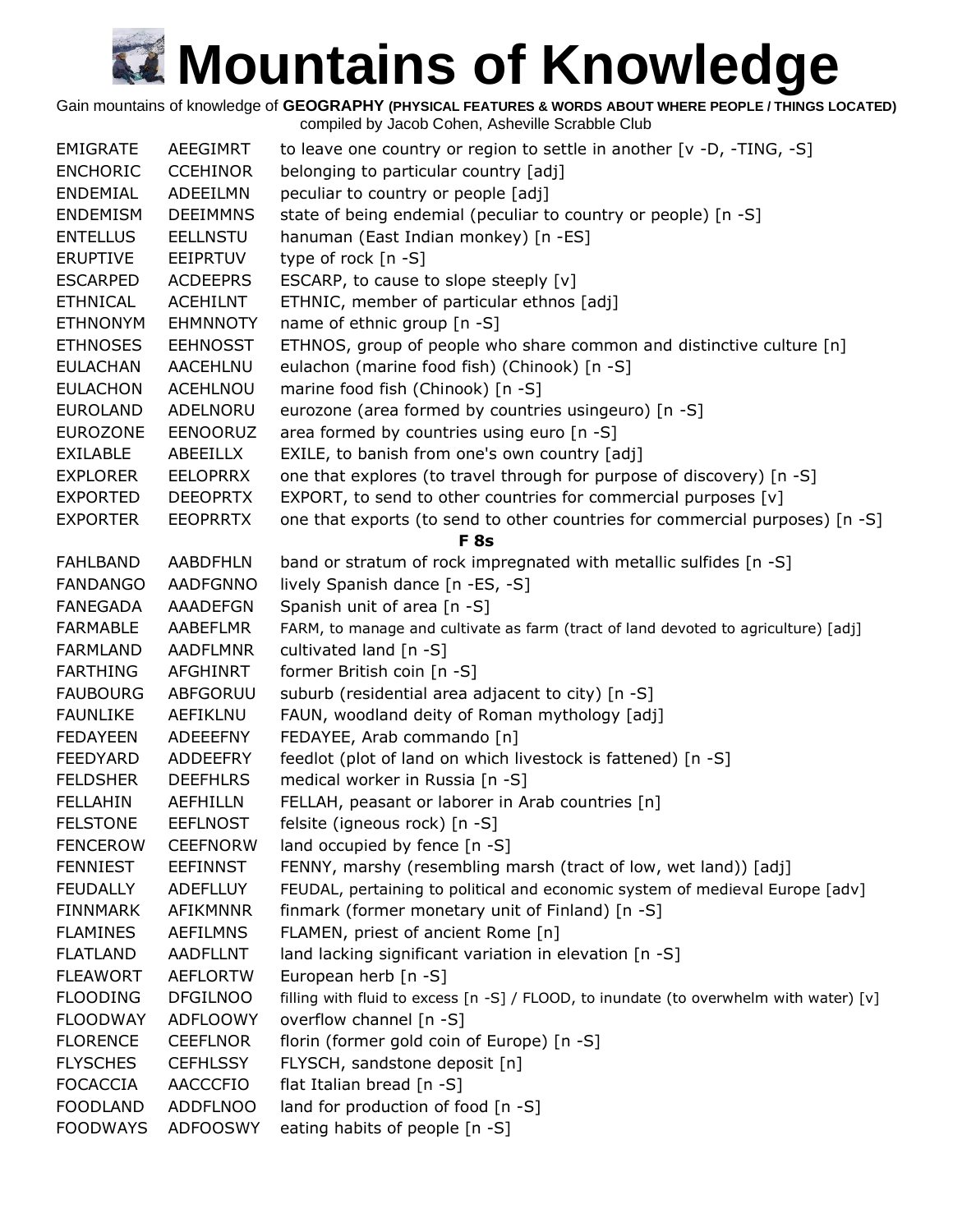Gain mountains of knowledge of **GEOGRAPHY (PHYSICAL FEATURES & WORDS ABOUT WHERE PEOPLE / THINGS LOCATED)**

| <b>FOOTHILL</b> | <b>FHILLOOT</b> | low hill at foot of higher hills [n -S]                                                                         |
|-----------------|-----------------|-----------------------------------------------------------------------------------------------------------------|
| <b>FORELAND</b> | <b>ADEFLNOR</b> | projecting mass of land [n -S]                                                                                  |
| <b>FORESTAL</b> | <b>AEFLORST</b> | of or pertaining to forest [adj]                                                                                |
| <b>FRANCISE</b> | <b>ACEFINRS</b> | to francize (to force to adopt French customs and language) [v -D, -SING, -S]                                   |
| <b>FRANCIZE</b> | <b>ACEFINRZ</b> | to force to adopt French customs and language [v -D, -ZING, -S]                                                 |
| <b>FRASCATI</b> | <b>AACFIRST</b> | Italian white wine $[n - S]$                                                                                    |
| <b>FRAULEIN</b> | AEFILNRU        | German governess [n -S]                                                                                         |
| <b>FRENCHED</b> | <b>CDEEFHNR</b> | FRENCH, to cut into thin strips before cooking [v]                                                              |
| <b>FRENCHES</b> | <b>CEEFHNRS</b> | FRENCH, to cut into thin strips before cooking [v]                                                              |
| <b>FRIULANO</b> | AFILNORU        | mild Italian cheese [n -S]                                                                                      |
| <b>FRONTIER</b> | <b>EFINORRT</b> | border between two countries [n -S]                                                                             |
| <b>FURCRAEA</b> | AACEFRRU        | tropical plant [n -S]                                                                                           |
| <b>FURROWED</b> | <b>DEFORRUW</b> | FURROW, to make furrows (narrow depressions) in [v]                                                             |
| <b>FURROWER</b> | <b>EFORRRUW</b> | one that furrows (to make furrows (narrow depressions) in) [n -S]                                               |
|                 |                 | G <sub>8s</sub>                                                                                                 |
| <b>GALLERIA</b> | AAEGILLR        | roofed promenade or court [n -S]                                                                                |
| <b>GALLICAN</b> | <b>AACGILLN</b> | pertaining to French religious movement [adj]                                                                   |
| <b>GAMMADIA</b> | AAADGIMM        | Greek ornamental designs [n GAMMADIA]                                                                           |
| <b>GANISTER</b> | <b>AEGINRST</b> | type of rock [n -S]                                                                                             |
| <b>GARBANZO</b> | AABGNORZ        | chickpea (Asian herb) [n -S]                                                                                    |
| <b>GARDENIA</b> | AADEGINR        | tropical shrub or tree [n -S]                                                                                   |
| <b>GASTHAUS</b> | AAGHSSTU        | small hotel in Germany [n -ER, -ES]                                                                             |
| <b>GENIPAPO</b> | <b>AEGINOPP</b> | genipap (tropical tree) [n -S]                                                                                  |
| <b>GENIPAPO</b> | <b>AEGINOPP</b> | genipap (tropical tree) [n -S]                                                                                  |
| <b>GENTRIFY</b> | <b>EFGINRTY</b> | to renew decayed urban area so as to attract middle-class residents [v -FIED, -ING, -FIES]                      |
| <b>GEOCACHE</b> | <b>ACCEEGHO</b> | to search for hidden items by using Global Positioning System device as part of game [v -D, -HING, -S] / [n -R] |
| <b>GEODESIC</b> | <b>CDEEGIOS</b> | geometric line [n -S]                                                                                           |
| <b>GEODETIC</b> | <b>CDEEGIOT</b> | pertaining to geodesy (geographical surveying) [adj]                                                            |
| <b>GEOMANCY</b> | <b>ACEGMNOY</b> | method of foretelling future by geographical features [n -CIES]                                                 |
| <b>GEYSERED</b> | <b>DEEEGRSY</b> | GEYSER, to eject jets of hot water and steam [v]                                                                |
| <b>GHARRIES</b> | <b>AEGHIRRS</b> | GHARRY, carriage used in India [n]                                                                              |
| <b>GLACIATE</b> | <b>AACEGILT</b> | to cover with glaciers [v -D, -TING, -S]                                                                        |
| <b>GLACISES</b> | <b>ACEGILSS</b> | GLACIS, slope [n]                                                                                               |
| <b>GLASNOST</b> | <b>AGLNOSST</b> | Soviet policy of open political discussion [n -S]                                                               |
| <b>GLENLIKE</b> | <b>EEGIKLLN</b> | GLEN, small valley (depression of earth's surface) [adj]                                                        |
| <b>GLOXINIA</b> | AGIILNOX        | tropical plant [n -S]                                                                                           |
| <b>GNEISSES</b> | <b>EEGINSSS</b> | GNEISS, type of rock [n]                                                                                        |
| <b>GOATFISH</b> | <b>AFGHIOST</b> | tropical fish [n -ES]                                                                                           |
| <b>GOMBROON</b> | <b>BGMNOOOR</b> | kind of Persian pottery [n -S]                                                                                  |
| <b>GRACIOSO</b> | <b>ACGIOORS</b> | clown in Spanish comedy [n -S]                                                                                  |
| <b>GRAECIZE</b> | ACEEGIRZ        | to grecize (to provide with Greek style) [v -D, -ZING, -S]                                                      |
| <b>GREENWAY</b> | AEEGNRWY        | piece of undeveloped land in city [n -S]                                                                        |
| <b>GRISETTE</b> | <b>EEGIRSTT</b> | young French working-class girl [n -S]                                                                          |
| <b>GROSCHEN</b> | <b>CEGHNORS</b> | formerly used Austrian coin [n GROSCHEN]                                                                        |
| <b>GROTTOED</b> | <b>DEGOORTT</b> | GROTTO, cave [adj]                                                                                              |
| <b>GROTTOES</b> | <b>EGOORSTT</b> | GROTTO, cave [n]                                                                                                |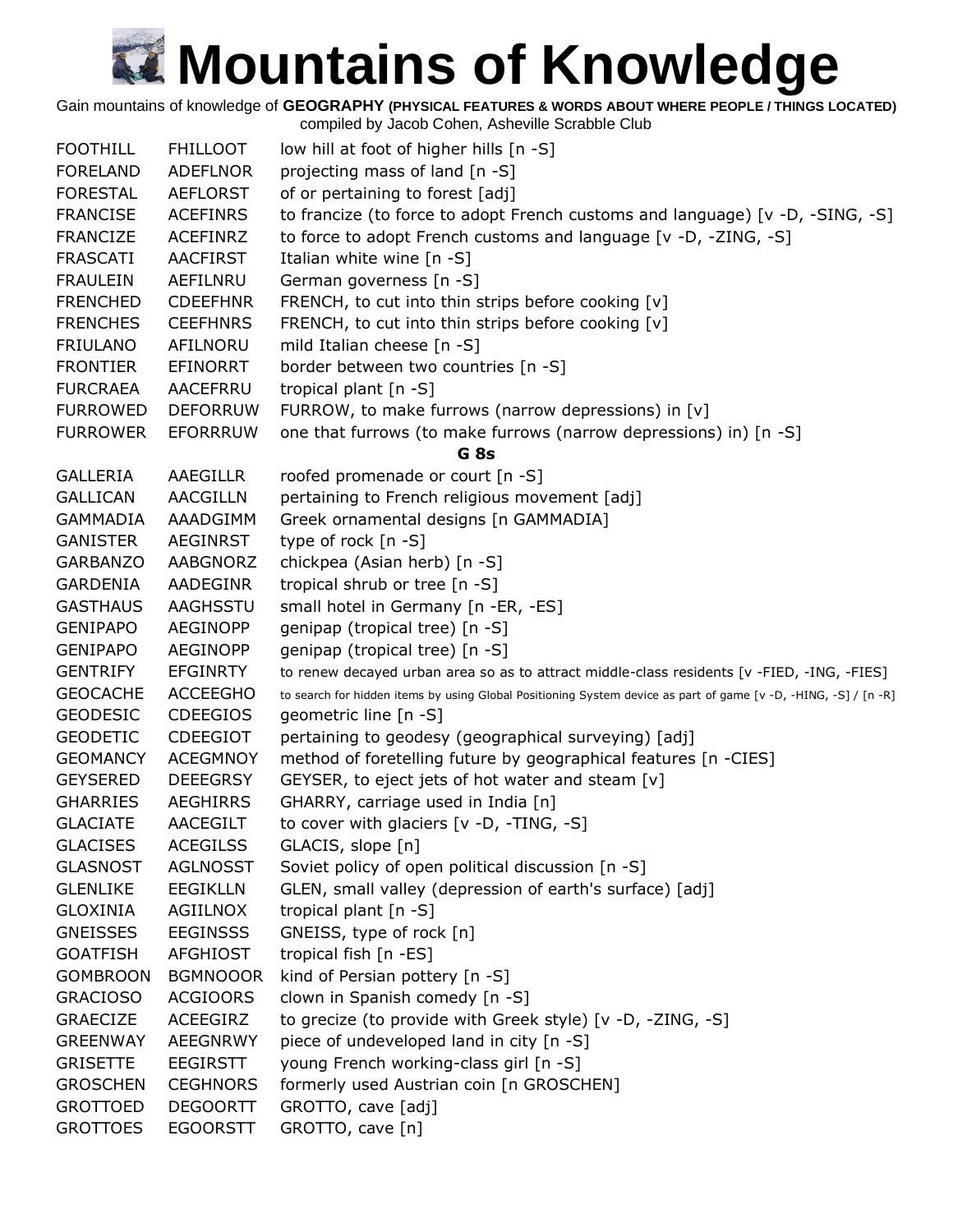Gain mountains of knowledge of **GEOGRAPHY (PHYSICAL FEATURES & WORDS ABOUT WHERE PEOPLE / THINGS LOCATED)**

| <b>GUACHARO</b> | AACGHORU        | tropical bird [n -ES, -S]                                                     |
|-----------------|-----------------|-------------------------------------------------------------------------------|
| <b>GUITGUIT</b> | <b>GGIITTUU</b> | tropical American bird [n -S]                                                 |
| <b>GULFIEST</b> | <b>EFGILSTU</b> | GULFY, full of whirlpools [adj]                                               |
| <b>GULFLIKE</b> | <b>EFGIKLLU</b> | resembling deep chasm [adj]                                                   |
| <b>GULLYING</b> | <b>GGILLNUY</b> | GULLY, to form ravines by action of water [v]                                 |
| <b>GURDWARA</b> | AADGRRUW        | Sikh temple [n -S]                                                            |
| <b>GURUSHIP</b> | <b>GHIPRSUU</b> | office of guru (Hindu spiritual teacher) [n -S]                               |
|                 |                 | <b>H</b> 8s                                                                   |
| <b>HABANERA</b> | <b>AAABEHNR</b> | Cuban dance [n -S]                                                            |
| <b>HABDALAH</b> | AAABDHHL        | Jewish ceremony [n -S]                                                        |
| <b>HALALLED</b> | <b>AADEHLLL</b> | HALAL, to slaughter animal according to Muslim law [v]                        |
| <b>HALIEROV</b> | AEHILORV        | HALIER, former monetary unit of Slovakia [n]                                  |
| <b>HALUTZIM</b> | AHILMTUZ        | HALUTZ, Israeli farmer [n]                                                    |
| <b>HARROWED</b> | <b>ADEHORRW</b> | HARROW, to break up and level soil [v]                                        |
| <b>HARROWER</b> | <b>AEHORRRW</b> | one that harrows (to break up and level soil) [n -S]                          |
| <b>HARROWS</b>  | <b>AHORRSW</b>  | HARROW, to break up and level soil [v]                                        |
| <b>HARUSPEX</b> | <b>AEHPRSUX</b> | soothsayer of ancient Rome [n -ICES]                                          |
| <b>HAVDALAH</b> | <b>AAADHHLV</b> | habdalah (Jewish ceremony) [n -S]                                             |
| <b>HAWFINCH</b> | <b>ACFHHINW</b> | Eurasian finch [n -ES]                                                        |
| <b>HAZELHEN</b> | AEEHHLNZ        | European grouse [n -S]                                                        |
| <b>HEADGATE</b> | AADEEGHT        | gate to control flow of water [n -S]                                          |
| HEADLAND        | <b>AADDEHLN</b> | cliff (high, steep face of rock) [n -S]                                       |
| <b>HEADPOND</b> | <b>ADDEHNOP</b> | pond created behind dam [n -S]                                                |
| <b>HEADRACE</b> | <b>AACDEEHR</b> | water channel [n -S]                                                          |
| <b>HEUCHERA</b> | ACEEHHRU        | North American plant [n -S]                                                   |
| <b>HIBISCUS</b> | <b>BCHIISSU</b> | tropical plant [n -ES]                                                        |
| <b>HIGHLAND</b> | <b>ADGHHILN</b> | elevated region [n -S]                                                        |
| <b>HILLIEST</b> | <b>EHIILLST</b> | HILLY, abounding in hills [adj]                                               |
| <b>HILLOCKY</b> | <b>CHIKLLOY</b> | HILLOCK, small hill [adj]                                                     |
| <b>HILLSIDE</b> | <b>DEHIILLS</b> | side of hill [n -S]                                                           |
| <b>HIPPARCH</b> | <b>ACHHIPPR</b> | cavalry commander in ancient Greece [n -S]                                    |
| <b>HIPPYISH</b> | <b>HHIIPPSY</b> | relating to or resembling hippie [adj]                                        |
| <b>HIRAGANA</b> | <b>AAAGHINR</b> | Japanese cursive script [n -S]                                                |
| <b>HOACTZIN</b> | <b>ACHINOTZ</b> | hoatzin (tropical bird) [n -ES, -S]                                           |
| <b>HOMELAND</b> | ADEHLMNO        | one's native land [n -S]                                                      |
| <b>HOMESTAY</b> | <b>AEHMOSTY</b> | period during which visitor in foreign country lives with local family [n -S] |
| <b>HONGIING</b> | <b>GGHIINNO</b> | HONGI, to greet another by pressing noses together (Maori) [v]                |
| <b>HORNFELS</b> | <b>EFHLNORS</b> | silicate rock [n HORNFELS, -ES]                                               |
| <b>HOSPODAR</b> | <b>ADHOOPRS</b> | governor of region under Turkish rule [n -S]                                  |
| <b>HUIPILES</b> | <b>EHIILPSU</b> | HUIPIL, embroidered blouse or dress of Mexico [n]                             |
| <b>HUISACHE</b> | <b>ACEHHISU</b> | flowering plant (Nahautl or Aztec) [n -S]                                     |
| <b>HUMMOCKY</b> | <b>CHKMMOUY</b> | abounding in hummocks (small rounded hills) [adj]                             |
| <b>HUSTINGS</b> | <b>GHINSSTU</b> | British court [n -S]                                                          |
| <b>HYDRILLA</b> | ADHILLRY        | aquatic Asian plant [n -S]                                                    |
|                 |                 | <b>I</b> 8s                                                                   |
| <b>ICEFIELD</b> | <b>CDEEFIIL</b> | large area of ice [n -S]                                                      |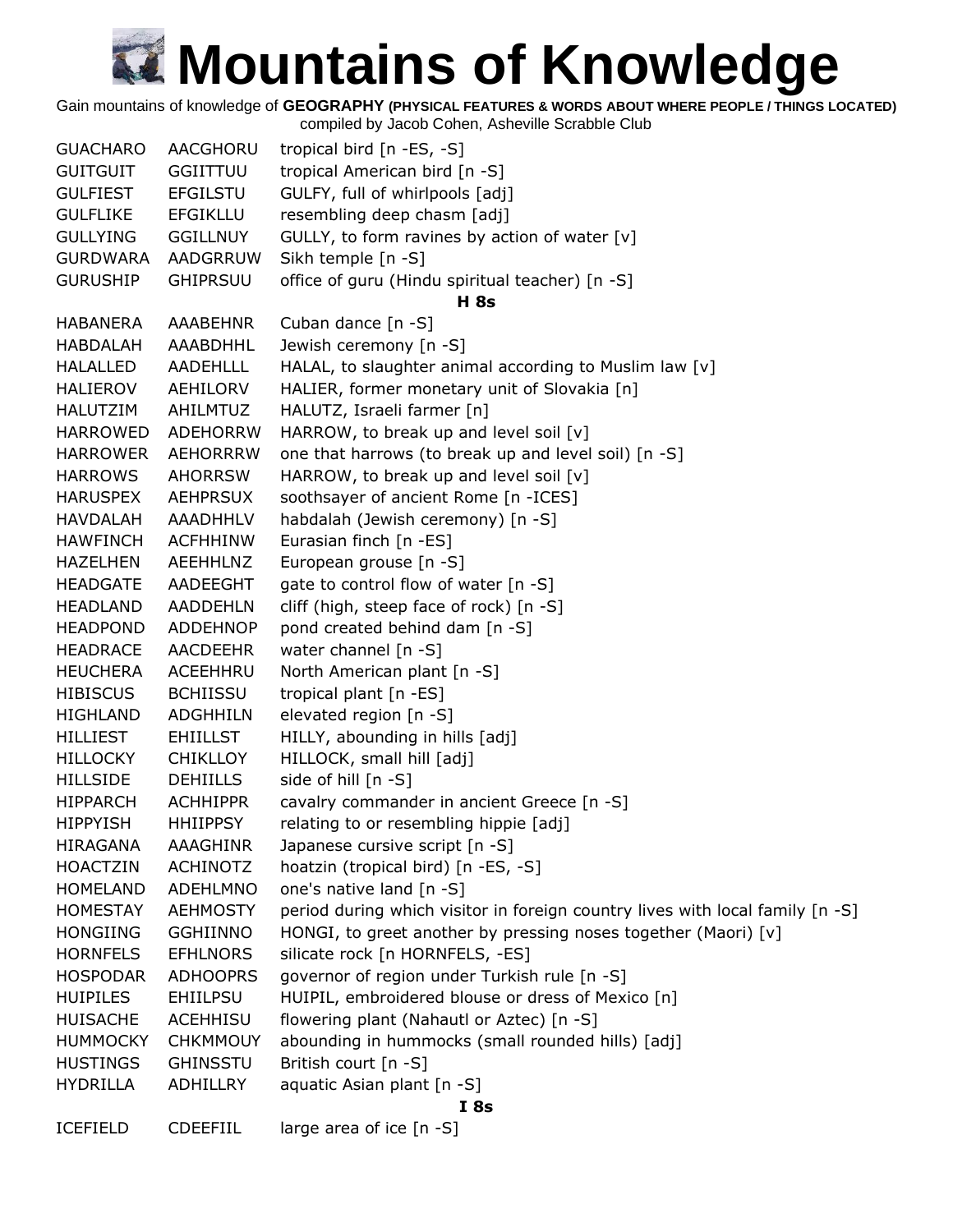Gain mountains of knowledge of **GEOGRAPHY (PHYSICAL FEATURES & WORDS ABOUT WHERE PEOPLE / THINGS LOCATED)**

compiled by Jacob Cohen, Asheville Scrabble Club ICESCAPE ACCEEIPS landscape covered with ice [n -S] ILLUVIAL AIILLLUV ILLUVIUM, type of material accumulated in soil [adj] ILLUVIUM IILLMUUV type of material accumulated in soil [n -S or -IA] IMPORTED DEIMOPRT IMPORT, to bring into country from abroad [v] IMPORTER EIMOPRRT one that imports (to bring into country from abroad) [n -S] INDIGENE DEEGIINN native (original inhabitant of area) [n -s] INLANDER ADEILNNR one living in interior of region [n -S] INSOURCE CEINORSU to procure goods and services from within one's own country [v D, -CING, -S] INTIFADA AADFIINT uprising of Palestinians against Israelis [n -S] INUKSHUK HIKKNSUU figure of human made of stones (Inuit) [n -S] INUKSUIT IIKNSTUU INUKSUK, inukshuk (figure of human made of stones) (Inuit) [n] ISARITHM AHIIMRST isopleth (type of isogram (line on map connecting points of equal value)) [n -S] ISLANDED ADDEILNS ISLAND, to make into island (land area entirely surrounded by water) [v] ISLANDER ADEILNRS one that lives on island [n -S] ISLELESS EEILLSSS lacking isle (small island) [adj] ISOCHEIM CEHIIMOS type of isotherm (line on map connecting points of equal mean temperature) [n -S] ISOCHIME CEHIIMOS isocheim (type of isotherm (line on map connecting points of equal mean temperature)) [n -S] ISOCLINE CEIILNOS type of rock formation [n -S] ISOGLOSS GILOOSSS line on map between linguistically varied areas [n -ES] ISOGONAL AGILNOOS isogone (line on map used to show characteristics of earth's magnetic field) [n -S] ISOGONIC CGIINOOS isogone (line on map used to show characteristics of earth's magnetic field) [n -S] ISOGRAPH AGHIOPRS line on map indicating areas that are linguistically similar  $[n -S]$ ISOPLETH EHILOPST type of isogram (line on map connecting points of equal value) [n -S] ISOTHERE EEHIORST type of isotherm (line on map connecting points of equal mean temperature) [n -S] ISOTHERM EHIMORST line on map connecting points of equal mean temperature [n -S] ISTHMIAN AHIIMNST native of isthmus [n -S] ISTHMOID DHIIMOST isthmic (pertaining to isthmus (strip of land connecting two larger land masses)) [adj] **J 8s** JANISARY AAIJNRSY janizary (Turkish soldier) [n -RIES] JANIZARY AAIJNRYZ Turkish soldier [n -RIES] JAPANIZE AAEIJNPZ to make Japanese [v -D, -ZING, -S] JAPANNED AADEJNNP JAPAN, to coat with glossy, black lacquer [v] JAPANNER AAEJNNPR one that japans (to coat with glossy, black lacquer) [n -S] JAPONICA AACIJNOP Asian shrub [n -S] JEHADIST ADEHIJST jihadist (jihadi (Muslim who participates in jihad)) [n -S] JELUTONG EGJLNOTU tropical tree [n -S] JIHADIST ADHIIJST jihadi (Muslim who participates in jihad) [n -S] JIPIJAPA AAIIJJPP tropical plant [n -S] JIUJITSU IIJJSTUU jujitsu (Japanese art of self-defense) [n -S] JIUJUTSU IJJSTUUU jujitsu (Japanese art of self-defense) [n -S] JOHANNES AEHJNNOS Portuguese coin [n JOHANNES] JUNGLIER EGIJLNRU JUNGLY, resembling jungle (land covered with dense tropical vegetation) [adj] **K 8s** KABLOONA AABKLNOO person who is not Inuit (Inuktitut) [n -S or -T] KAKEMONO AEKKMNOO Japanese scroll [n -S] KAKIEMON AEIKKMNO Japanese porcelain [n -S]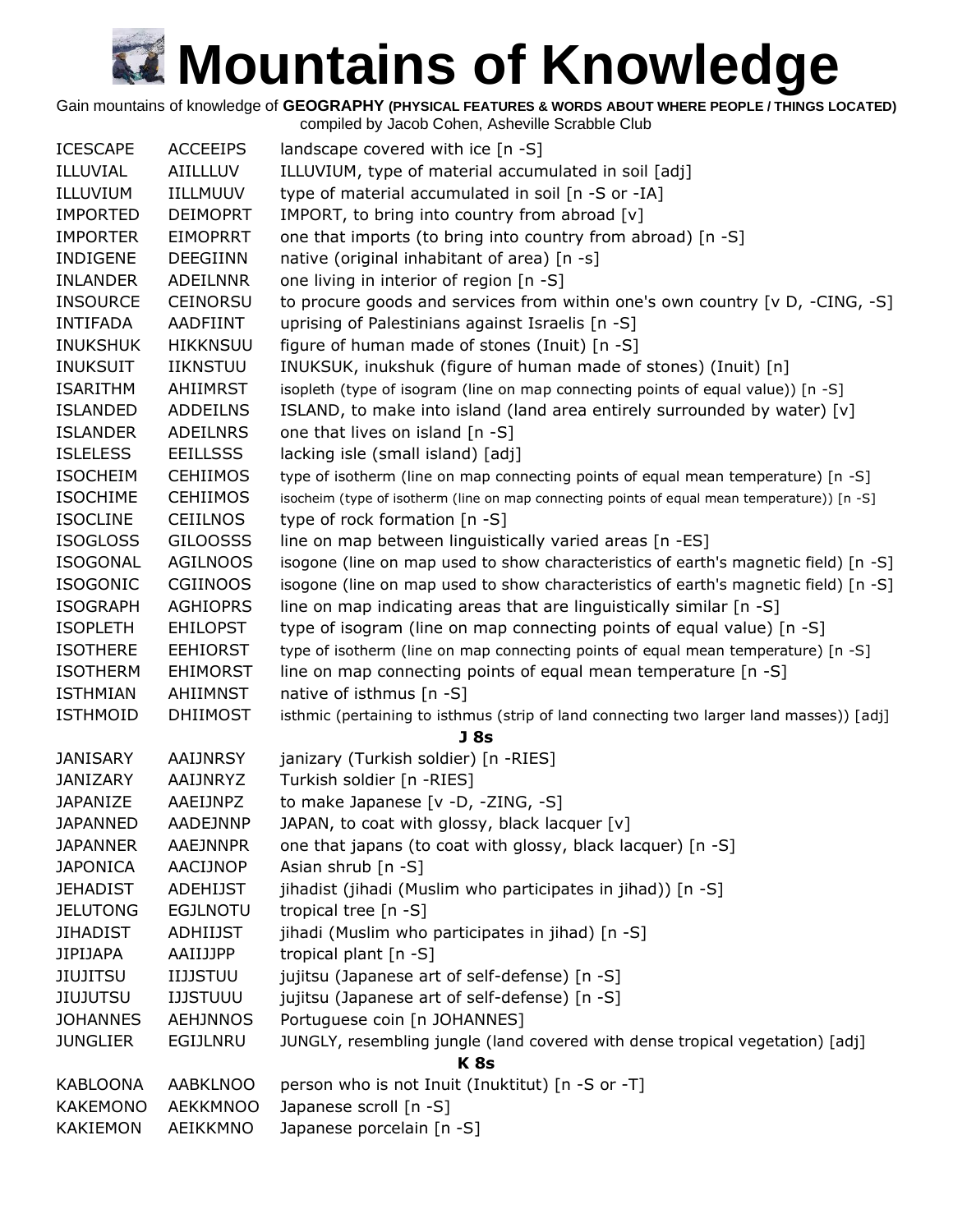Gain mountains of knowledge of **GEOGRAPHY (PHYSICAL FEATURES & WORDS ABOUT WHERE PEOPLE / THINGS LOCATED)**

| <b>KALAMATA</b> | AAAAKLMT        | black olive grown in Greece [n -S]                                               |
|-----------------|-----------------|----------------------------------------------------------------------------------|
| <b>KALIFATE</b> | AAEFIKLT        | califate (domain of calif (Muslim leader)) [n -S]                                |
| KAMAAINA        | AAAAIKMN        | longtime resident of Hawaii (Hawaiian) [n -S]                                    |
| <b>KAMEEZES</b> | <b>AEEEKMSZ</b> | KAMEEZ, long tunic worn by some people of India [n]                              |
| <b>KANGAROO</b> | <b>AAGKNOOR</b> | Australian mammal (Guugu Yimithir) [n -S]                                        |
| KAOLIANG        | AAGIKLNO        | Asian sorghum [n -S]                                                             |
| <b>KAROSSES</b> | <b>AEKORSSS</b> | KAROSS, African garment [n]                                                      |
| <b>KASHERED</b> | <b>ADEEHKRS</b> | KASHER, to kosher (to make fit to be eaten according to Jewish dietary laws) [v] |
| <b>KASHRUTH</b> | AHHKRSTU        | Jewish dietary laws [n -S]                                                       |
| <b>KATAKANA</b> | AAAAKKNT        | Japanese syllabic symbol [n -S]                                                  |
| <b>KATCHINA</b> | <b>AACHIKNT</b> | kachina (ancestral spirit) [n -S]                                                |
| KAVAKAVA        | <b>AAAAKKVV</b> | kava (tropical shrub) (Tongan) [n -S]                                            |
| <b>KAVASSES</b> | <b>AAEKSSSV</b> | KAVASS, Turkish policeman [n]                                                    |
| KAZACHKI        | AACHIKKZ        | KAZACHOK, Russian folk dance [n]                                                 |
| <b>KAZACHOC</b> | AACCHKOZ        | kazachok (Russian folk dance) [n -S]                                             |
| KAZACHOK        | AACHKKOZ        | Russian folk dance [n -HKI]                                                      |
| KAZATSKI        | AAIKKSTZ        | kazachok (Russian folk dance) [n -ES]                                            |
| <b>KAZATSKY</b> | <b>AAKKSTYZ</b> | kazachok (Russian folk dance) [n -KIES]                                          |
| <b>KEDGEREE</b> | <b>DEEEEGKR</b> | food in India [n -S]                                                             |
| KEIRETSU        | <b>EEIKRSTU</b> | coalition of business groups in Japan [n -S]                                     |
| <b>KENDOIST</b> | <b>DEIKNOST</b> | one skilled in kendo (Japanese sport) [n -S]                                     |
| <b>KHAMSEEN</b> | <b>AEEHKMNS</b> | khamsin (hot, dry wind) [n -S]                                                   |
| <b>KHEDIVAL</b> | ADEHIKLV        | KHEDIVE, Turkish viceroy [adj]                                                   |
| <b>KINKAJOU</b> | AIJKKNOU        | arboreal mammal [n -S]                                                           |
| KIRIGAMI        | AGIIIKMR        | Japanese art of folding paper [n -S]                                             |
| <b>KLEPHTIC</b> | <b>CEHIKLPT</b> | KLEPHT, Greek guerrilla [adj]                                                    |
| <b>KOLHOZES</b> | <b>EHKLOOSZ</b> | KOLHOZ, kolkhoz (collective farm in Russia) [n]                                  |
| KOLINSKI        | <b>IIKKLNOS</b> | kolinsky (Asian mink) [n -ES]                                                    |
| <b>KOLINSKY</b> | <b>IKKLNOSY</b> | Asian mink [n -KIES]                                                             |
| <b>KOLKOZES</b> | <b>EKKLOOSZ</b> | KOLKOZ, kolkhoz (collective farm in Russia) [n]                                  |
| <b>KOSHERED</b> | <b>DEEHKORS</b> | KOSHER, to make fit to be eaten according to Jewish dietary laws [v]             |
| <b>KOUMISES</b> | <b>EIKMOSSU</b> | KOUMIS, koumiss (beverage made from camel's milk) (Tatar) [n]                    |
| <b>KOUMYSES</b> | <b>EKMOSSUY</b> | KOUMYS, koumiss (beverage made from camel's milk) (Tatar) [n]                    |
| <b>KREUTZER</b> | <b>EEKRRTUZ</b> | former monetary unit of Austria [n -S]                                           |
| <b>KUMISSES</b> | <b>EIKMSSSU</b> | KUMISS, koumiss (beverage made from camel's milk) (Tatar) [n]                    |
| <b>KURUSHES</b> | <b>EHKRSSUU</b> | KURUSH, monetary unit of Turkey [n]                                              |
|                 |                 | L <sub>8s</sub>                                                                  |
| LACEWOOD        | <b>ACDELOOW</b> | Australian tree [n -S]                                                           |
| <b>LACUNOSE</b> | ACELNOSU        | marked by shallow depressions [adj]                                              |
| LAGOONAL        | <b>AAGLLNOO</b> | LAGOON, shallow body of water [adj]                                              |
| <b>LAKEFILL</b> | <b>AEFIKLLL</b> | area of land built by filling lake [n -S]                                        |
| <b>LAKEHEAD</b> | AADEEHKL        | shore of lake farthest from outlet [n -S]                                        |
| LAKELAND        | <b>AADEKLLN</b> | area with many lakes [n -S]                                                      |
| LAKELIKE        | <b>AEEIKKLL</b> | LAKE, sizable inland body of water [adj]                                         |
| <b>LAKEPORT</b> | <b>AEKLOPRT</b> | city located on shore of lake [n -S]                                             |
| LAKESIDE        | <b>ADEEIKLS</b> | land along edge of lake [n -S]                                                   |
|                 |                 |                                                                                  |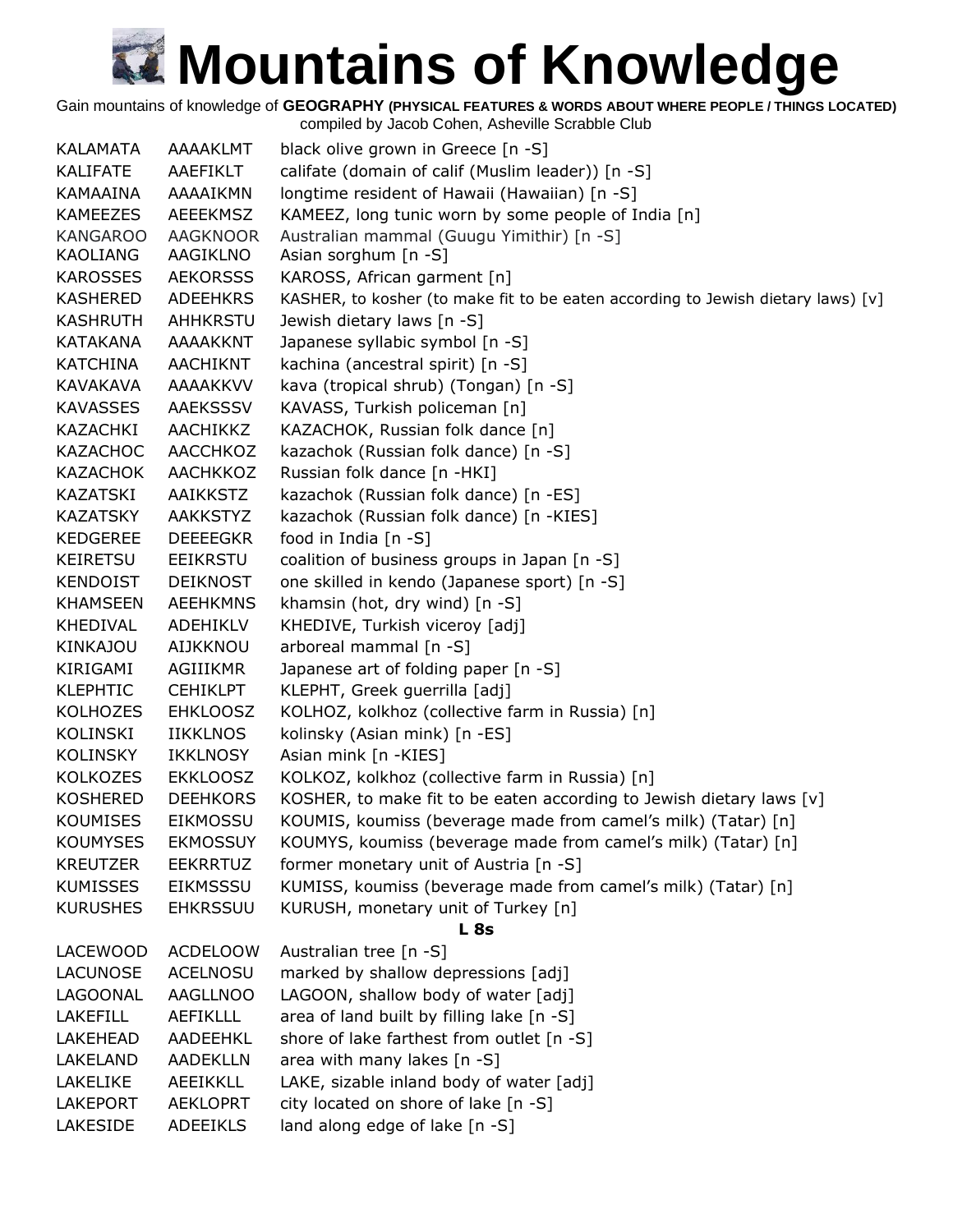Gain mountains of knowledge of **GEOGRAPHY (PHYSICAL FEATURES & WORDS ABOUT WHERE PEOPLE / THINGS LOCATED)**

| LAKEVIEW        | <b>AEEIKLVW</b> | overlooking lake [adj]                                                                                                             |
|-----------------|-----------------|------------------------------------------------------------------------------------------------------------------------------------|
| LAKEWARD        | <b>AADEKLRW</b> | facing lake [adj]                                                                                                                  |
| LAMBDOID        | ABDDILMO        | LAMBDA, Greek letter [adj]                                                                                                         |
| LANCIERS        | <b>ACEILNRS</b> | French dance [n LANCIERS]                                                                                                          |
| <b>LANDFALL</b> | <b>AADFLLLN</b> | sighting or approach to land $[n -S]$                                                                                              |
| <b>LANDFAST</b> | <b>AADFLNST</b> | attached to shore -- used of ice [adj]                                                                                             |
| LANDFORM        | <b>ADFLMNOR</b> | natural feature of earth's surface [n -S]                                                                                          |
| <b>LANDMASS</b> | <b>AADLMNSS</b> | large area of land [n -ES]                                                                                                         |
| LANDSKIP        | ADIKLNPS        | landscape $[n -S]$                                                                                                                 |
| <b>LANDSLIP</b> | <b>ADILLNPS</b> | fall of mass of earth [n -S]                                                                                                       |
| LANDSMAN        | <b>AADLMNNS</b> | fellow Jew coming from one's own section of Eastern Europe [n -SLEIT] / landman (one who lives and works on land) [n -SLEIT, -MEN] |
| LANDWASH        | <b>AADHLNSW</b> | shore area between high-water mark and sea [n -ES]                                                                                 |
| <b>LANGLAUF</b> | AAFGLLNU        | cross-country ski run [n -S]                                                                                                       |
| <b>LAPILLUS</b> | AILLLPSU        | small fragment of lava [n -LLI]                                                                                                    |
| LATERITE        | AEEILRTT        | type of soil $[n - S]$                                                                                                             |
| <b>LATINITY</b> | <b>AIILNTTY</b> | manner of writing or speaking Latin [n -TIES]                                                                                      |
| LATINIZE        | AEIILNTZ        | to translate into Latin [v -D, -ZING, -S]                                                                                          |
| LATITUDE        | ADEILTTU        | freedom from narrow restrictions [n -S]                                                                                            |
| <b>LAVABOES</b> | AABELOSV        | LAVABO, ceremonial washing in certain Christian churches [n]                                                                       |
| LAVALAVA        | AAAALLVV        | Polynesian garment (Samoan) [n -S]                                                                                                 |
| LAVALIKE        | AAEIKLLV        | resembling lava (molten rock that issues from volcano) [adj]                                                                       |
| LAVASHES        | <b>AAEHLSSV</b> | LAVASH, thin flat bread of Armenian origin [n]                                                                                     |
| <b>LEADWORT</b> | <b>ADELORTW</b> | tropical plant [n -S]                                                                                                              |
| <b>LEAFMOLD</b> | <b>ADEFLLMO</b> | soil composed mostly of decayed leaves [n -S]                                                                                      |
| <b>LECHAYIM</b> | <b>ACEHILMY</b> | lehayim (traditional Jewish toast) [n -S]                                                                                          |
| <b>LECYTHIS</b> | <b>CEHILSTY</b> | designating family of tropical shrubs [adj]                                                                                        |
| <b>LECYTHUS</b> | <b>CEHLSTUY</b> | lekythos (oil jar used in ancient Greece) [n -HI]                                                                                  |
| <b>LEHAYIMS</b> | AEHILMSY        | LEHAYIM, traditional Jewish toast [n]                                                                                              |
| <b>LEKYTHOS</b> | <b>EHKLOSTY</b> | oil jar used in ancient Greece [n -OI]                                                                                             |
| <b>LEKYTHUS</b> | <b>EHKLSTUY</b> | lekythos (oil jar used in ancient Greece) [n -HI]                                                                                  |
| LEMURINE        | EEILMNRU        | pertaining to lemur (arboreal mammal related to monkeys) [adj]                                                                     |
| LEMUROID        | DEILMORU        | lemur (arboreal mammal related to monkeys) [n -S]                                                                                  |
| <b>LEPTONIC</b> | <b>CEILNOPT</b> | LEPTON, former monetary unit of Greece [adj]                                                                                       |
| <b>LIMBOING</b> | <b>BGIILMNO</b> | LIMBO, to perform West Indian dance [v]                                                                                            |
| <b>LIMNETIC</b> | CEIILMNT        | pertaining to open water of lake or pond [adj]                                                                                     |
| <b>LINGUICA</b> | ACGIILNU        | spicy Portuguese sausage [n -S]                                                                                                    |
| <b>LINGUISA</b> | AGIILNSU        | linguica (spicy Portuguese sausage) [n -S]                                                                                         |
| <b>LIONFISH</b> | <b>FHIILNOS</b> | tropical fish [n -ES]                                                                                                              |
| <b>LITHOSOL</b> | <b>HILLOOST</b> | type of soil [n -S]                                                                                                                |
| <b>LITTORAL</b> | <b>AILLORTT</b> | coastal region [n -S]                                                                                                              |
| LOESSIAL        | <b>AEILLOSS</b> | LOESS, soil deposit [adj]                                                                                                          |
| <b>LUNGWORT</b> | <b>GLNORTUW</b> | European herb [n -S]                                                                                                               |
| LYREBIRD        | <b>BDEILRRY</b> | Australian bird [n -S]                                                                                                             |
|                 |                 | <b>M</b> 8s                                                                                                                        |
| MADRASAH        | <b>AAADHMRS</b> | madrassa (Muslim school) [n -S]                                                                                                    |
| <b>MADRASSA</b> | <b>AAADMRSS</b> | Muslim school [n -S]                                                                                                               |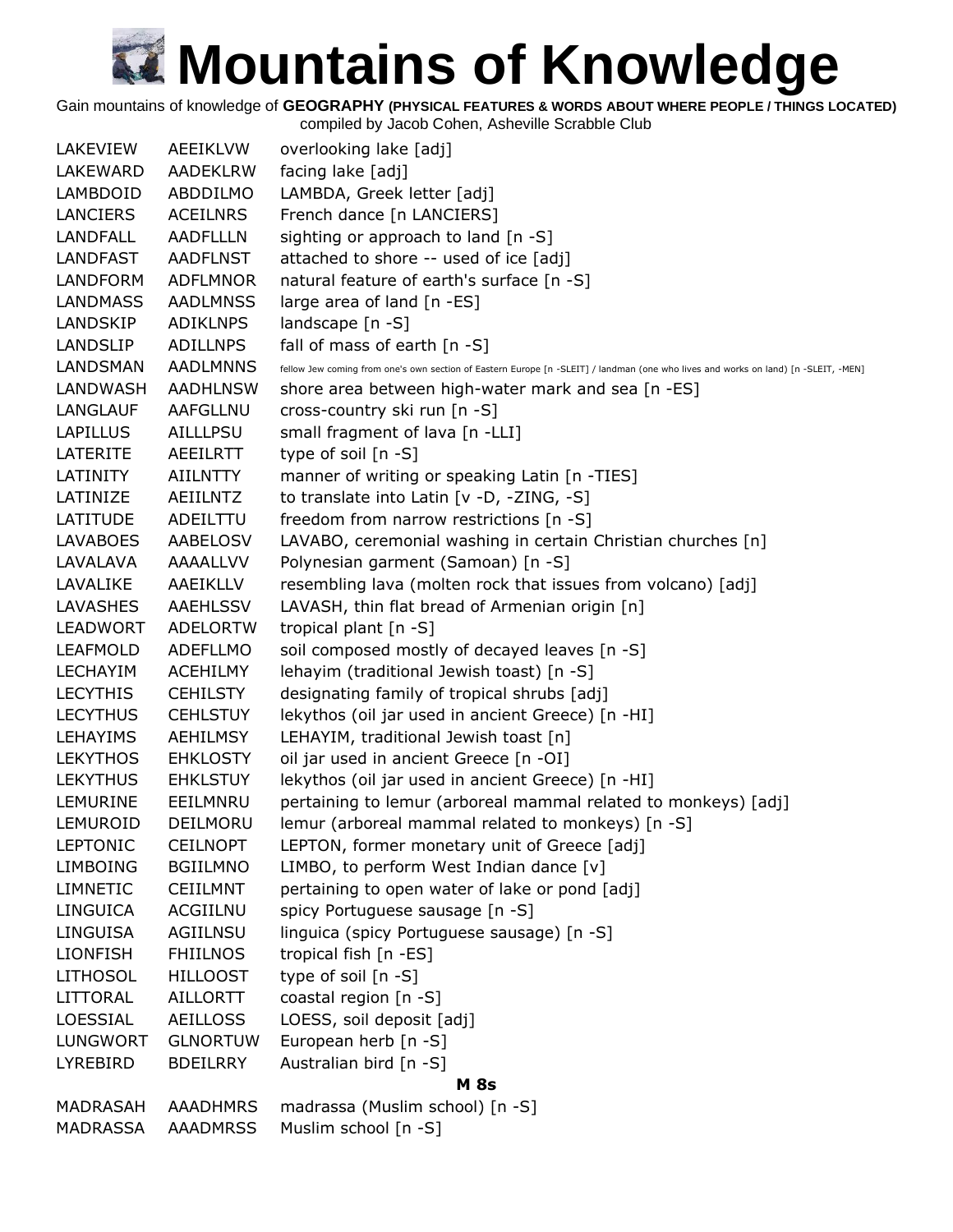Gain mountains of knowledge of **GEOGRAPHY (PHYSICAL FEATURES & WORDS ABOUT WHERE PEOPLE / THINGS LOCATED)**

| <b>MAENADES</b> | <b>AADEEMNS</b> | MAENAD, female participant in ancient Greek orgies [n]                       |
|-----------------|-----------------|------------------------------------------------------------------------------|
| MAENADIC        | AACDEIMN        | MAENAD, female participant in ancient Greek orgies [adj]                     |
| MAHARAJA        | AAAAHJMR        | king or prince in India [n -S]                                               |
| MAHARANI        | AAAHIMNR        | wife of maharaja (king or prince in India) [n -S]                            |
| MAHIMAHI        | AAHHIIMM        | food fish in Hawaii (Hawaiian) [n -S]                                        |
| <b>MAHJONGG</b> | AGGHJMNO        | mahjong (game of Chinese origin) [n -S]                                      |
| <b>MAHOGANY</b> | <b>AAGHMNOY</b> | tropical tree [n -NIES]                                                      |
| MAHZORIM        | AHIMMORZ        | MAHZOR, Jewish prayer book [n]                                               |
| MAINLAND        | AADILMNN        | principal land mass [n -S]                                                   |
| <b>MAJLISES</b> | <b>AEIJLMSS</b> | MAJLIS, parliament in various North African and Middle Eastern countries [n] |
| MAKIMONO        | AIKMMNOO        | Japanese ornamental scroll [n -S]                                            |
| MALEMIUT        | AEILMMTU        | malamute (Alaskan sled dog) (Inuit) [n -S]                                   |
| MALIHINI        | AHIIILMN        | newcomer to Hawaii (Hawaiian) [n -S]                                         |
| MAMATEEK        | AAEEKMMT        | type of wigwam (Native American dwelling) (Beothuk) [n -S]                   |
| MAMELUKE        | AEEKLMMU        | slave in Muslim countries [n -S]                                             |
| MANDIOCA        | AACDIMNO        | manioc (tropical plant) (Tupi) [n -S]                                        |
| MANDRAKE        | <b>AADEKMNR</b> | European herb [n -S]                                                         |
| MANGABEY        | AABEGMNY        | long-tailed monkey (Madagascar) [n -S]                                       |
| MANGROVE        | AEGMNORV        | tropical tree or shrub [n -S]                                                |
| MANUCODE        | ACDEMNOU        | bird of paradise (Javanese) [n -S]                                           |
| MAPMAKER        | AAEKMMPR        | one that makes maps [n -S]                                                   |
| MAPPABLE        | AABELMPP        | capable of being mapped [adj]                                                |
| <b>MARABOUT</b> | AABMORTU        | marabou (African stork) [n -S]                                               |
| MARAVEDI        | AADEIMRV        | former coin of Spain [n -S]                                                  |
| MARGRAVE        | AAEGMRRV        | military governor ofmedieval German border province [n -S]                   |
| MARIACHI        | AACHIIMR        | Mexican musical band [n -S]                                                  |
| <b>MARISHES</b> | <b>AEHIMRSS</b> | MARISH, marsh (tract of low, wet land) [n]                                   |
| <b>MARQUESS</b> | AEMQRSSU        | marquis (European nobleman) [n -ES]                                          |
| MARSHIER        | AEHIMRRS        | MARSHY, resembling marsh (tract of low, wet land) [adj]                      |
| MASTABAH        | AAABHMST        | mastaba (ancient Egyptian tomb) [n -S]                                       |
| MAZOURKA        | AAKMORUZ        | mazurka (Polish dance) [n -S]                                                |
| MBAQANGA        | AAABGMNQ        | South African dance music [n -S]                                             |
| <b>MEGACITY</b> | <b>ACEGIMTY</b> | very large city [n -TIES]                                                    |
| <b>MEMSAHIB</b> | ABEHIMMS        | European woman living in colonial India [n -S]                               |
| <b>MENHADEN</b> | <b>ADEEHMNN</b> | marine fish (Algonquian) [n -S]                                              |
| <b>MENSCHEN</b> | <b>CEEHMNNS</b> | MENSCH, admirable person [n]                                                 |
| <b>MENSCHES</b> | <b>CEEHMNSS</b> | MENSCH, admirable person [n]                                                 |
| MERIDIAN        | ADEIIMNR        | circle around earth passing through both poles [n -S]                        |
| <b>MIDWATER</b> | <b>ADEIMRTW</b> | middle portion vertically of body of water [n -S]                            |
| <b>MIJNHEER</b> | <b>EEHIJMNR</b> | mynheer (Dutch title of courtesy forman) [n -S]                              |
| MILESIAN        | AEIILMNS        | pertaining to native people of Ireland [adj]                                 |
| MILESIMO        | <b>EIILMMOS</b> | former monetary unit of Chile [n -S]                                         |
| MILKSHED        | <b>DEHIKLMS</b> | region supplying milk to particular community [n -S]                         |
| MILKWOOD        | <b>DIKLMOOW</b> | tropical tree [n -S]                                                         |
| MILLIARY        | AIILLMRY        | ancient Roman milestone [n -RIES]                                            |
| MINIPARK        | AIIKMNPR        | small city park [n -S]                                                       |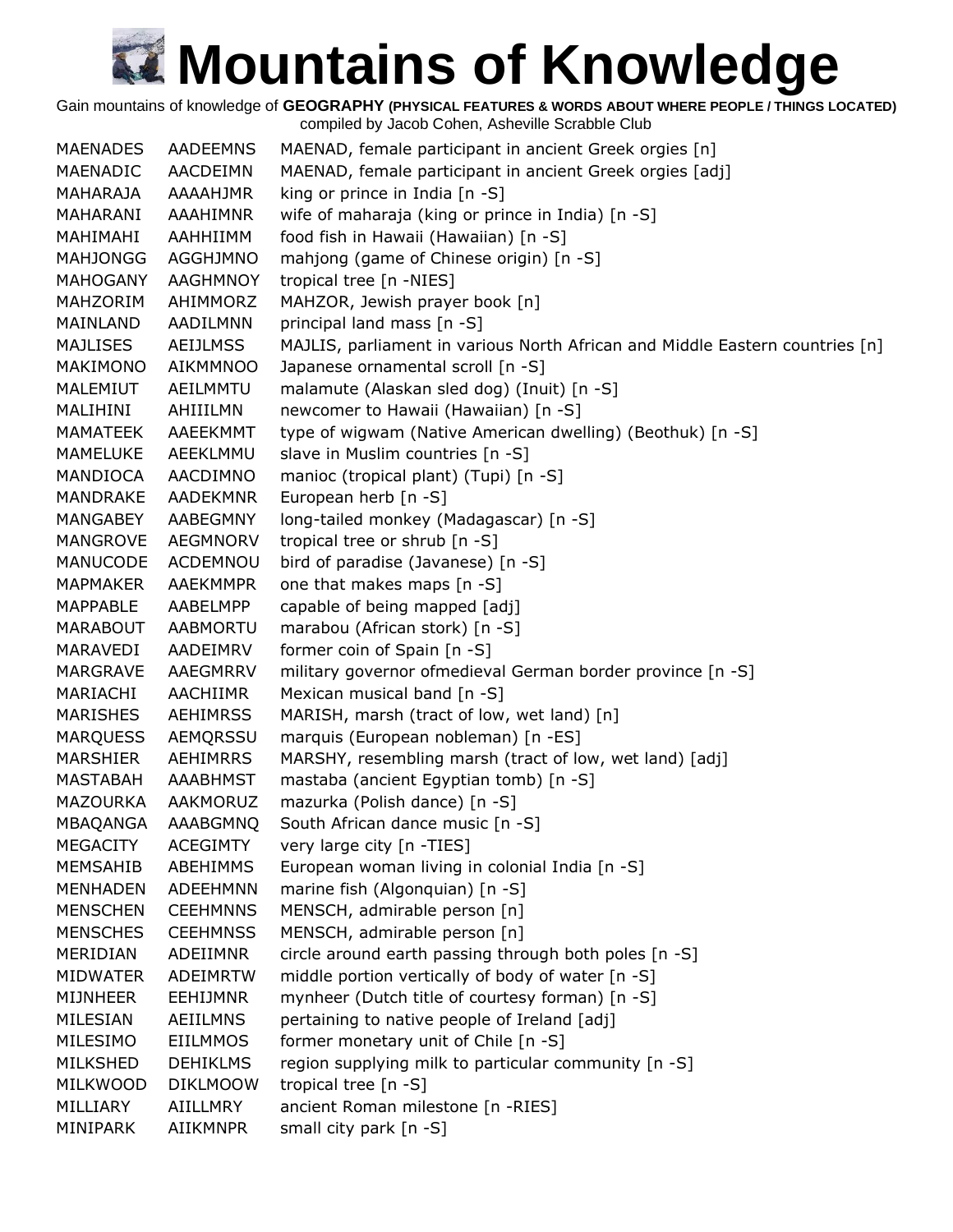Gain mountains of knowledge of **GEOGRAPHY (PHYSICAL FEATURES & WORDS ABOUT WHERE PEOPLE / THINGS LOCATED)**

| MINYANIM        | <b>AIIMMNNY</b> | MINYAN, minimum number required to be present for conduct of Jewish service [n]  |
|-----------------|-----------------|----------------------------------------------------------------------------------|
| <b>MIQUELET</b> | EEILMQTU        | former Spanish or French soldier [n -S]                                          |
| <b>MIRINESS</b> | <b>EIIMNRSS</b> | state of being miry (swampy (marshy (resembling marsh))) [n -ES]                 |
| <b>MIRLITON</b> | <b>IILMNORT</b> | chayote (tropical vine) [n -S]                                                   |
| <b>MOFFETTE</b> | <b>EEFFMOTT</b> | mofette (noxious emanation from fissure in earth) [n -S]                         |
| <b>MOLEHILL</b> | EHILLLMO        | small mound of earth [n -S]                                                      |
| <b>MONELLIN</b> | <b>EILLMNNO</b> | protein extracted from West African red berry [n -S]                             |
| <b>MONOLITH</b> | <b>HILMNOOT</b> | large block of stone [n -S]                                                      |
| <b>MONSIEUR</b> | EIMNORSU        | French title of courtesy forman [n MESSIEURS]                                    |
| <b>MONSTERA</b> | <b>AEMNORST</b> | tropical American plant [n -S]                                                   |
| MOORIEST        | <b>EIMOORST</b> | MOORY, marshy (resembling marsh (tract of low, wet land)) [adj]                  |
| <b>MOORLAND</b> | <b>ADLMNOOR</b> | tract of marshy land [n -S]                                                      |
| MORAINAL        | AAILMNOR        | MORAINE, accumulation of debris deposited by glacier [adj]                       |
| MORAINIC        | ACIIMNOR        | MORAINE, accumulation of debris deposited by glacier [adj]                       |
| <b>MORASSES</b> | <b>AEMORSSS</b> | MORASS, marsh (tract of low, wet land) [n]                                       |
| MOSHAVIM        | AHIMMOSV        | MOSHAV, cooperative settlement of small farms in Israel [n]                      |
| <b>MOUNTAIN</b> | <b>AIMNNOTU</b> | large, natural elevation of earth's surface [n -S]                               |
| <b>MOUSSAKA</b> | <b>AAKMOSSU</b> | Middle Eastern dish of meat and eggplant [n -S]                                  |
| MRIDANGA        | AADGIMNR        | drum of India [n -S]                                                             |
| <b>MUCKLUCK</b> | <b>CCKKLMUU</b> | mukluk (soft boot worn by Inuits) (Yupik) [n -S]                                 |
| <b>MUDFLATS</b> | <b>ADFLMSTU</b> | MUDFLAT, level tract alternately covered and left bare by tide [n]               |
| <b>MUDSLIDE</b> | <b>DDEILMSU</b> | mudflow down slope [n -S]                                                        |
| <b>MUDSTONE</b> | <b>DEMNOSTU</b> | type of rock [n -S]                                                              |
| MULLOWAY        | <b>ALLMOUWY</b> | kabeljou (large food fish) (Aboriginal of South Australia) [n -S]                |
| MURAENID        | ADEIMNRU        | moray (tropical eel) [n -S]                                                      |
| <b>MURRHINE</b> | EHIMNRRU        | MURRHA, murra (substance used to make fine vases and cups in ancient Rome) [adj] |
| <b>MUSCADET</b> | <b>ACDEMSTU</b> | dry white French wine [n -S]                                                     |
| <b>MUSKOXEN</b> | <b>EKMNOSUX</b> | MUSKOX, large bovid of arctic regions [n]                                        |
| <b>MUSQUASH</b> | AHMQSSUU        | muskrat (aquatic rodent (Algonquian) [n -ES]                                     |
| <b>MUTCHKIN</b> | CHIKMNTU        | Scottish unit of liquid measure [n -S]                                           |
| <b>MYLONITE</b> | <b>EILMNOTY</b> | type of rock [n -S]                                                              |
|                 |                 | <b>N</b> 8s                                                                      |
| <b>NARWHALE</b> | AAEHLNRW        | narwhal (arctic aquatic mammal) [n -S]                                           |
| <b>NAUTCHES</b> | <b>ACEHNSTU</b> | NAUTCH, dancing exhibition in India [n]                                          |
| <b>NEOPAGAN</b> | AAEGNNOP        | one who practices modern form of paganism [n -S]                                 |
| <b>NGULTRUM</b> | <b>GLMNRTUU</b> | monetary unit of Bhutan [n -S]                                                   |
| <b>NINJUTSU</b> | <b>IJNNSTUU</b> | traditional Japanese method of spying [n -S]                                     |
| <b>NIZAMATE</b> | AAEIMNTZ        | territory of nizam [n -S]                                                        |
| <b>NOMARCHY</b> | <b>ACHMNORY</b> | nome (province of modern Greece) [n -HIES]                                       |
| NONLOCAL        | <b>ACLLNNOO</b> | one that is not local [n -S]                                                     |
| <b>NONMETRO</b> | <b>EMNNOORT</b> | not metropolitan [adj]                                                           |
| <b>NONPAPAL</b> | AALNNOPP        | not papal (pertaining topope (head of Roman Catholic Church)) [adj]              |
| <b>NONRURAL</b> | ALNNORRU        | not rural (pertaining to country (territory of nation)) [adj]                    |
| NONTIDAL        | ADILNNOT        | not tidal [adj]                                                                  |
| <b>NONURBAN</b> | ABNNNORU        | not urban (pertaining to city (large town)) [adj]                                |
| <b>NOUVELLE</b> | <b>EELLNOUV</b> | style of French cooking [n -S]                                                   |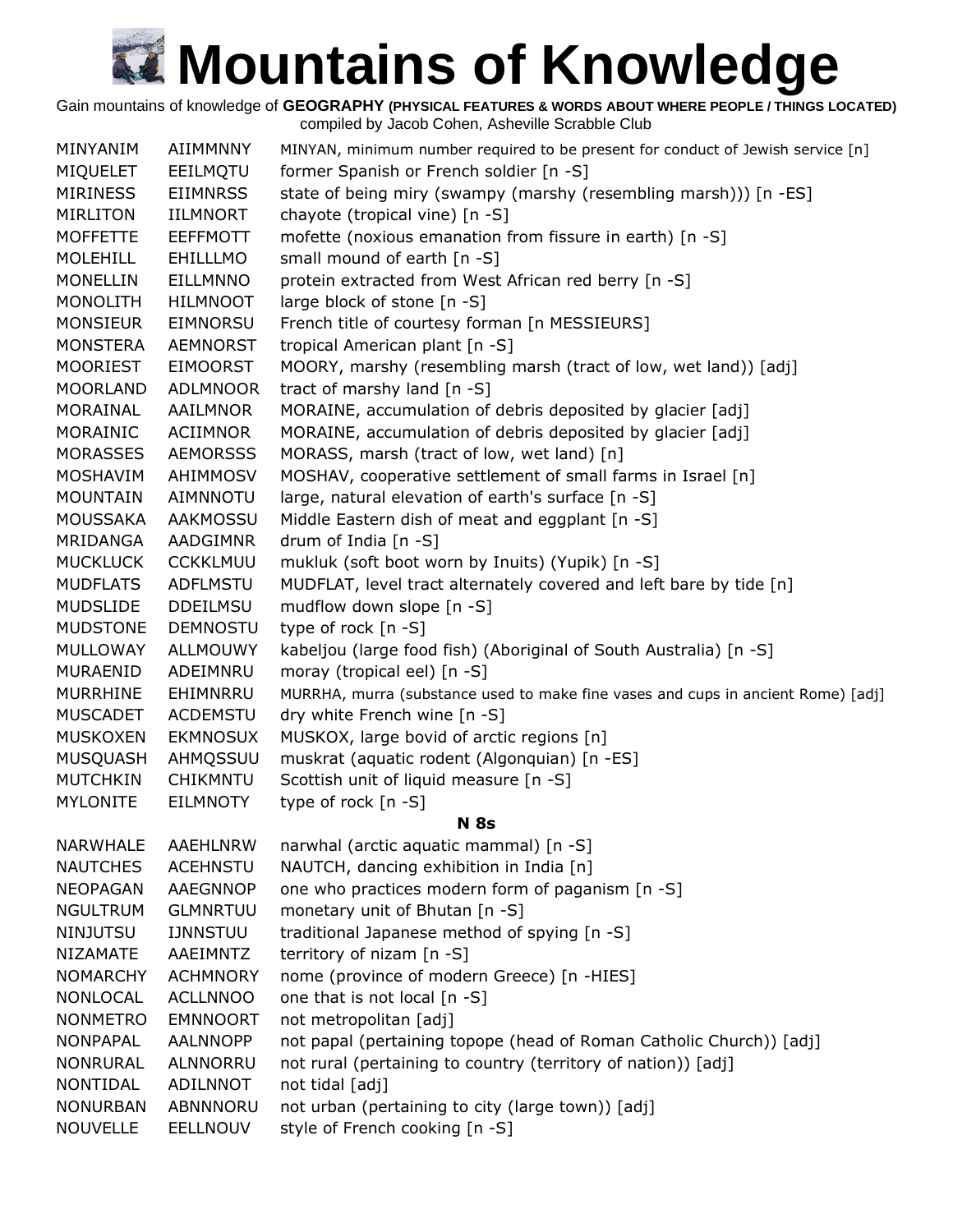Gain mountains of knowledge of **GEOGRAPHY (PHYSICAL FEATURES & WORDS ABOUT WHERE PEOPLE / THINGS LOCATED)**

| <b>NUMCHUCK</b> | <b>CCHKMNUU</b> | nunchaku (Japanese weapon) [n -S]                                   |
|-----------------|-----------------|---------------------------------------------------------------------|
| NUNCHAKU        | <b>ACHKNNUU</b> | Japanese weapon [n -S]                                              |
| <b>NUNCHUCK</b> | <b>CCHKNNUU</b> | nunchaku (Japanese weapon) [n -S]                                   |
|                 |                 | <b>O</b> 8s                                                         |
| <b>OBEAHISM</b> | ABEHIMOS        | use of obeah (form of sorcery of African origin) (Igbo) [n -S]      |
| <b>OCOTILLO</b> | <b>CILLOOOT</b> | Mexican shrub [n -S]                                                |
| <b>OFFSHORE</b> | <b>EFFHOORS</b> | area of submerged land out from shore [n -S]                        |
| <b>OGHAMIST</b> | AGHIMOST        | one who writes in ogham (Old Irish alphabet) [n -S]                 |
| <b>OITICICA</b> | <b>ACCIIIOT</b> | South American tree [n -S]                                          |
| ONCIDIUM        | CDIIMNOU        | tropical orchid [n -S]                                              |
| <b>OOLACHAN</b> | <b>AACHLNOO</b> | eulachon (marine food fish) (Chinook) [n -S]                        |
| <b>OOLICHAN</b> | <b>ACHILNOO</b> | eulachon (marine food fish) (Chinook) [n -S]                        |
| ORIENTAL        | <b>AEILNORT</b> | inhabitant of eastern country [n -S]                                |
| ORIENTED        | <b>DEEINORT</b> | ORIENT, to adjust in relation to something else [v]                 |
| <b>ORIENTER</b> | EEINORRT        | one who helps another to adjust to surroundings [n -S]              |
| OROGENIC        | <b>CEGINOOR</b> | OROGENY, process of mountain formation [adj]                        |
| <b>OUISTITI</b> | <b>IIIOSTTU</b> | South American monkey [n -S]                                        |
| <b>OVERCOLD</b> | <b>CDELOORV</b> | too cold [adj]                                                      |
| <b>OXPECKER</b> | <b>CEEKOPRX</b> | African bird [n -S]                                                 |
| <b>OXTONGUE</b> | <b>EGNOOTUX</b> | European herb [n -S]                                                |
|                 |                 | <b>P</b> 8s                                                         |
| <b>PACHALIC</b> | AACCHILP        | pashalik (territory of pasha (former Turkish high official)) [n -S] |
| <b>PACHINKO</b> | <b>ACHIKNOP</b> | Japanese pinball game [n -S]                                        |
| <b>PACHOULI</b> | ACHILOPU        | East Indian herb [n -S]                                             |
| PAGANDOM        | <b>AADGMNOP</b> | realm of pagans [n -S]                                              |
| PAGANISE        | AAEGINPS        | to paganize (to make irreligious) [v -D, -SING, -S]                 |
| PAGANISH        | <b>AAGHINPS</b> | resembling pagan (follower of polytheistic religion) [adj]          |
| PAGANISM        | <b>AAGIMNPS</b> | irreligious attitude [n -S]                                         |
| PAGANIST        | <b>AAGINPST</b> | pagan (follower of polytheistic religion) [n -S]                    |
| PAGANIZE        | AAEGINPZ        | to make irreligious [v -D, -ZING, -S]                               |
| <b>PAHOEHOE</b> | <b>AEEHHOOP</b> | smooth solidified lava [n -S]                                       |
| PALATINE        | AAEILNPT        | high officer of empire [n -S]                                       |
| PALEOSOL        | <b>AELLOOPS</b> | layer of ancient soil [n -S]                                        |
| <b>PALESTRA</b> | <b>AAELPRST</b> | school for athletics in ancient Greece [n -E, -S]                   |
| <b>PALMETTO</b> | <b>AELMOPTT</b> | tropical tree [n -ES]                                               |
| <b>PANCETTA</b> | <b>AACENPTT</b> | unsmoked Italian bacon [n -S]                                       |
| <b>PANDANUS</b> | <b>AADNNPSU</b> | tropical plant [n -NI, -ES]                                         |
| PAPPADAM        | AAADMPPP        | papadum (thin, crisp bread of India) [n -S]                         |
| PAPPADUM        | AADMPPPU        | papadum (thin, crisp bread of India) [n -S]                         |
| <b>PAPPOOSE</b> | <b>AEOOPPPS</b> | papoose (Native American baby) (Narragansett) [n -S]                |
| <b>PARCHESI</b> | <b>ACEHIPRS</b> | pachisi (board game of India) [n -S]                                |
| PARCHISI        | <b>ACHIIPRS</b> | pachisi (board game of India) [n -S]                                |
| PARKLAND        | <b>AADKLNPR</b> | grassland region with isolated or grouped trees [n -S]              |
| PARMESAN        | <b>AAEMNPRS</b> | hard, dry Italian cheese [n -S]                                     |
| PASHADOM        | <b>AADHMOPS</b> | rank of pasha (former Turkish High official) [n -S]                 |
| PASHALIC        | <b>AACHILPS</b> | pashalik (territory of pasha) [n -S]                                |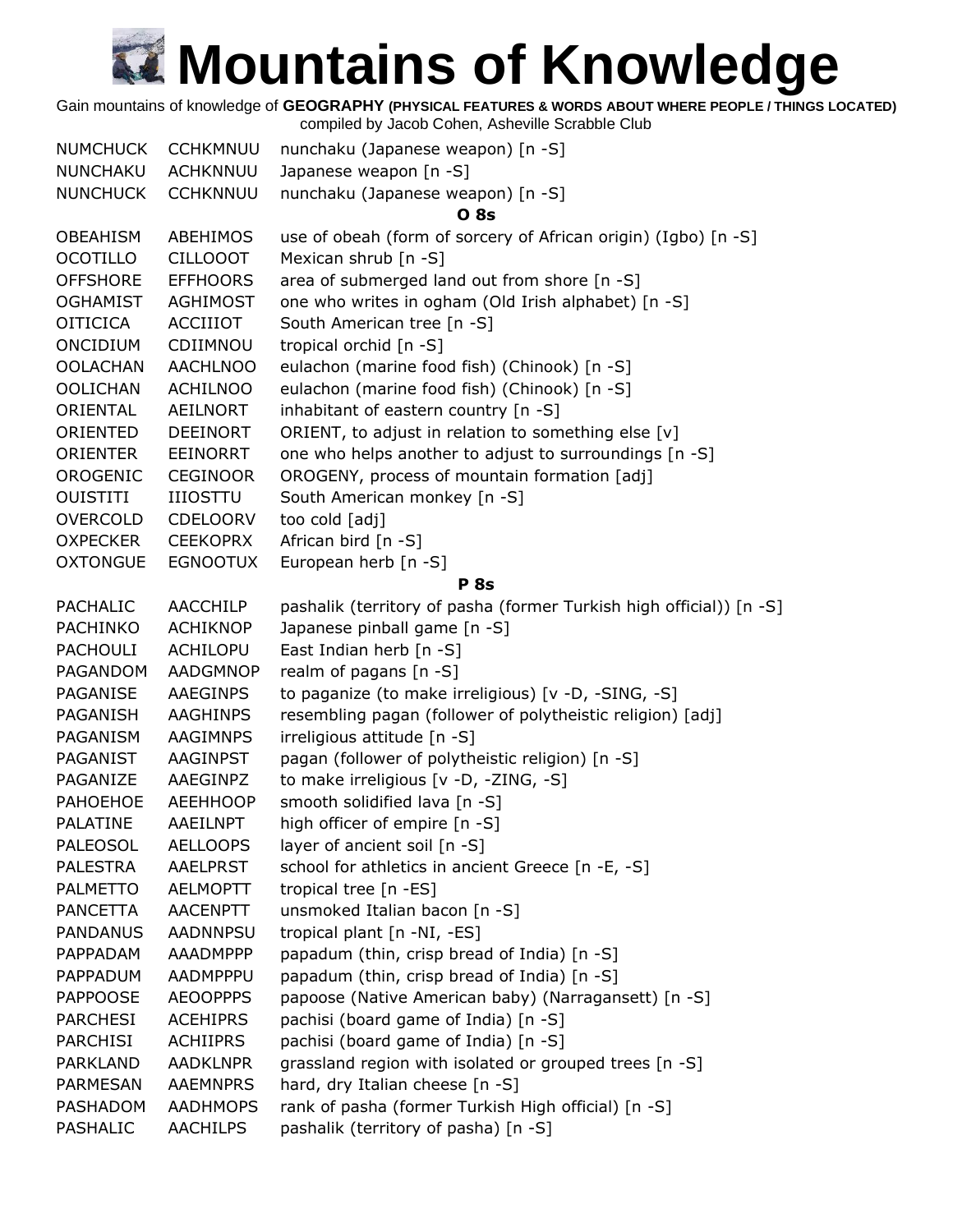Gain mountains of knowledge of **GEOGRAPHY (PHYSICAL FEATURES & WORDS ABOUT WHERE PEOPLE / THINGS LOCATED)**

| <b>PASHALIK</b> | <b>AAHIKLPS</b> | territory of pasha [n -S]                                                  |
|-----------------|-----------------|----------------------------------------------------------------------------|
| PASHMINA        | AAHIMNPS        | wool obtained from Himalayan goats [n -S]                                  |
| <b>PASSOVER</b> | <b>AEOPRSSV</b> | lamb eaten at feast of Jewish holiday [n -S]                               |
| <b>PASSPORT</b> | <b>AOPPRSST</b> | document allowing travel from one country to another [n -S]                |
| <b>PASTISES</b> | <b>AEIPSSST</b> | PASTIS, French liqueur [n]                                                 |
| <b>PASTITSO</b> | <b>AIOPSSTT</b> | Greek dish of ground meat, pasta, white sauce, and cheese [n -S]           |
| <b>PASTORAL</b> | <b>AALOPRST</b> | literary or artistic work that depicts country life [n -S]                 |
| <b>PATRIATE</b> | AAEIPRTT        | to transfer (power of legislation) to autonomous country [v -D, -TING, -S] |
| PEATLAND        | <b>AADELNPT</b> | land consisting mostly of peat [n -S]                                      |
| <b>PEDALFER</b> | <b>ADEEFLPR</b> | type of soil $[n - S]$                                                     |
| PEMMICAN        | <b>ACEIMMNP</b> | food prepared by Native Americans (Cree) [n -S]                            |
| <b>PEPLOSES</b> | <b>EELOPPSS</b> | PEPLOS, garment worn by women in ancient Greece [n]                        |
| <b>PEPLUSES</b> | <b>EELPPSSU</b> | PEPLUS, peplos (garment worn by women in ancient Greece) [n]               |
| <b>PESTHOLE</b> | <b>EEHLOPST</b> | place liable to epidemic disease [n -S]                                    |
| PETANQUE        | AEENPQTU        | French form of lawn bowling [n -S]                                         |
| PHILABEG        | ABEGHILP        | filibeg (pleated skirt worn by Scottish Highlanders) [n -S]                |
| PHILIBEG        | <b>BEGHIILP</b> | filibeg (pleated skirt worn by Scottish Highlanders) [n -S]                |
| <b>PHOTOMAP</b> | <b>AHMOOPPT</b> | to map by means of aerial photography [v -PPED, -PPING, -S]                |
| PHYLLITE        | <b>EHILLPTY</b> | foliated rock $[n -S]$                                                     |
| PICAYUNE        | <b>ACEINPUY</b> | former Spanish-American coin [n -S]                                        |
| PIEDMONT        | <b>DEIMNOPT</b> | area lying at foot of mountain [n -S]                                      |
| PINELAND        | ADEILNNP        | land forested with pine [n -S]                                             |
| <b>PINGRASS</b> | <b>AGINPRSS</b> | European weed [n -ES]                                                      |
| PIRARUCU        | ACIPRRUU        | large food fish (Tupi) [n -S]                                              |
| <b>PIROGIES</b> | <b>EGIIOPRS</b> | PIROGI, PIROG, large Russian pastry [n]                                    |
| PIROZHOK        | <b>HIKOOPRZ</b> | small Russian pastry [n -OJKI, -OSHKI, -HKI]                               |
| PITAHAYA        | AAAHIPTY        | cactus of southwestern U.S. and Mexico [n -S]                              |
| PIZZELLE        | <b>EEILLPZZ</b> | thin, crisp Italian cookie [n -S]                                          |
| <b>PLANOSOL</b> | <b>ALLNOOPS</b> | type of soil $[n - S]$                                                     |
| <b>PLASHIER</b> | AEHILPRS        | PLASHY, marshy (resembling marsh (tract of low, wet land)) [adj]           |
| <b>PLATANNA</b> | <b>AAALNNPT</b> | xenopus (frog native to southern Africa) [n -S]                            |
| PLAYLAND        | <b>AADLLNPY</b> | recreational area [n -S]                                                   |
| <b>PLOTTAGE</b> | <b>AEGLOPTT</b> | area of land $[n - S]$                                                     |
| PLOWLAND        | <b>ADLLNOPW</b> | land suitable for cultivation [n -S]                                       |
| <b>POACHIER</b> | <b>ACEHIOPR</b> | POACHY, swampy (marshy (resembling marsh (tract of low, wet land))) [adj]  |
| PODSOLIC        | <b>CDILOOPS</b> | PODSOL, podzol (infertile soil) [adj]                                      |
| PODZOLIC        | <b>CDILOOPZ</b> | PODZOL, infertile soil [adj]                                               |
| <b>POECHORE</b> | <b>CEEHOOPR</b> | semiarid region [n -S]                                                     |
| <b>PONTIFEX</b> | <b>EFINOPTX</b> | ancient Roman priest [n -ICES]                                             |
| <b>POORWILL</b> | <b>ILLOOPRW</b> | small North American bird [n -S]                                           |
|                 |                 | POPE, head ofRoman Catholic Church [adj]                                   |
| <b>POPELESS</b> | <b>EELOPPSS</b> |                                                                            |
| <b>POPELIKE</b> | <b>EEIKLOPP</b> | POPE, head of Roman Catholic Church [adj]                                  |
| <b>POPPADOM</b> | <b>ADMOOPPP</b> | papadum (thin, crisp bread of India) [n -S]                                |
| <b>POPPADUM</b> | ADMOPPPU        | papadum (thin, crisp bread of India) [n -S]                                |
| <b>PORKWOOD</b> | <b>DKOOOPRW</b> | tropical tree [n -S]                                                       |
| <b>PORPHYRY</b> | <b>HOPPRRYY</b> | igneous rock [n -RIES]                                                     |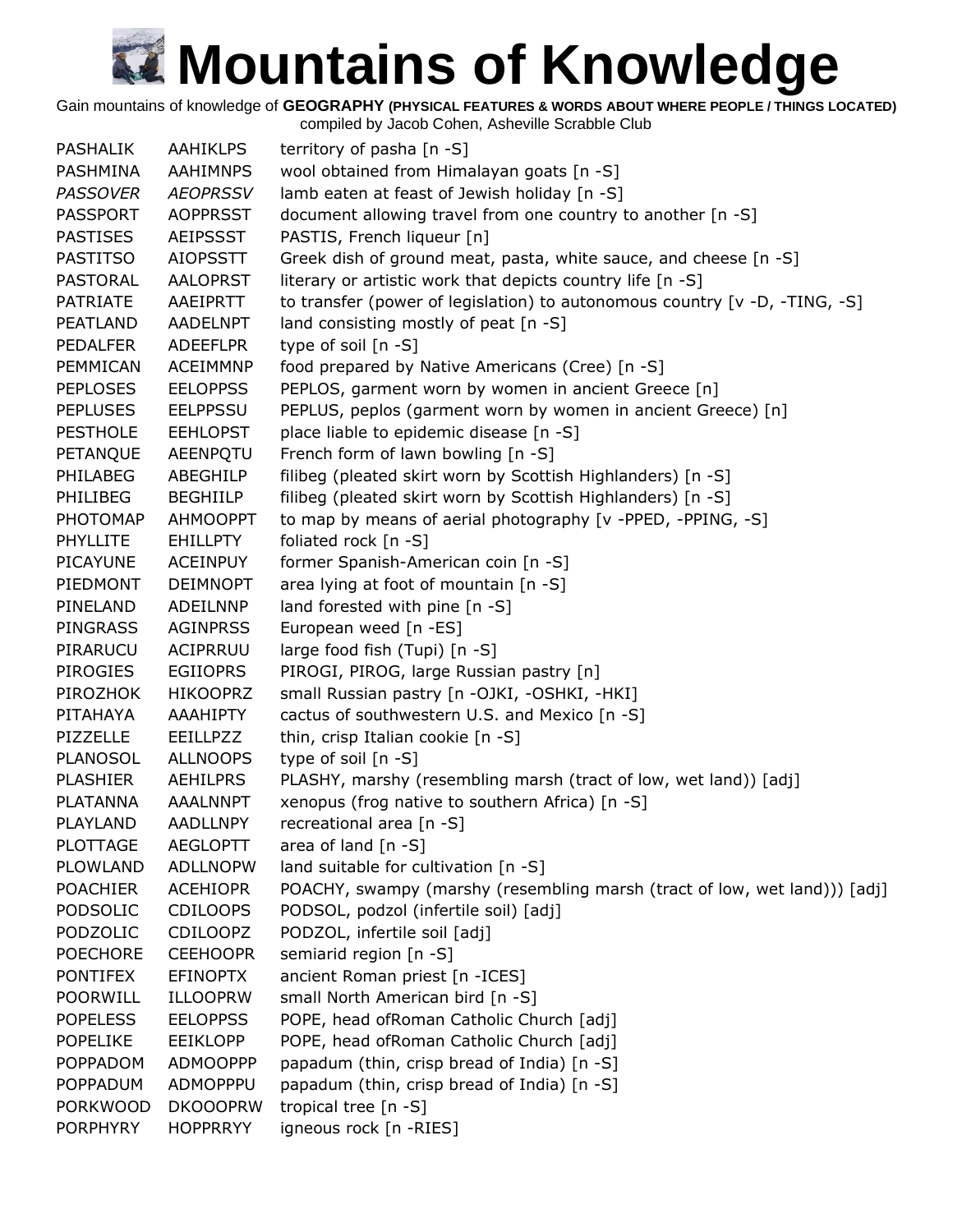Gain mountains of knowledge of **GEOGRAPHY (PHYSICAL FEATURES & WORDS ABOUT WHERE PEOPLE / THINGS LOCATED)**

| following burn [adj]<br><b>POSTBURN</b><br><b>BNOPRSTU</b>                                     |  |
|------------------------------------------------------------------------------------------------|--|
| following fire [adj]<br><b>POSTFIRE</b><br><b>EFIOPRST</b>                                     |  |
| one who explores deep underground holes or caves [n -S]<br><b>POTHOLER</b><br><b>EHLOOPRT</b>  |  |
| potlach (ceremonial feast) (Chinook) [n -S]<br><b>POTLACHE</b><br><b>ACEHLOPT</b>              |  |
| prefect (ancient Roman official) [n -S]<br><b>PRAEFECT</b><br><b>ACEEFPRT</b>                  |  |
| first name ofancient Roman [n -S, -MINA]<br><b>PRENOMEN</b><br><b>EEMNNOPR</b>                 |  |
| Soviet executive committees [n PRESIDIA]<br><b>PRESIDIA</b><br>ADEIIPRS                        |  |
| Spanish fort [n -S]<br><b>PRESIDIO</b><br><b>DEIIOPRS</b>                                      |  |
| <b>PROSECCO</b><br><b>CCEOOPRS</b><br>Italian sparkling wine [n -S]                            |  |
| administrative division of country [n -S]<br><b>PROVINCE</b><br><b>CEINOPRV</b>                |  |
| fine-grained rock [n -S]<br><b>PSAMMITE</b><br><b>AEIMMPST</b>                                 |  |
| rock composed of small pebbles [n -S]<br><b>PSEPHITE</b><br><b>EEHIPPST</b>                    |  |
| tropical disease [n -SES]<br><b>PSILOSIS</b><br><b>IILOPSSS</b>                                |  |
| PSILOSIS, tropical disease [adj]<br><b>PSILOTIC</b><br><b>CIILOPST</b>                         |  |
| PUDDLE, to strew with puddles (small pools of water) [v]<br><b>PUDDLING</b><br><b>DDGILNPU</b> |  |
| small African bird [n -S]<br><b>PUFFBACK</b><br><b>ABCFFKPU</b>                                |  |
| stocky tropical American bird [n -S]<br><b>PUFFBIRD</b><br><b>BDFFIPRU</b>                     |  |
| porous volcanic rock [n -S]<br><b>PUMICITE</b><br><b>CEIIMPTU</b>                              |  |
| PUNDIT, Hindu scholar [adj]<br><b>PUNDITIC</b><br>CDIINPTU                                     |  |
| any of group of minerals common in igneous rocks [n -S]<br><b>PYROXENE</b><br><b>EENOPRXY</b>  |  |
| Q <sub>8s</sub>                                                                                |  |
| QINDAR, qintar (monetary unit of Albania) [n]<br>QINDARKA<br>AADIKNQR                          |  |
| ancient Roman coin [n -NTES]<br>QUADRANS<br>AADNQRSU                                           |  |
| <b>AEOQRSTU</b><br>ancient Roman magistrate [n -S]<br><b>QUAESTOR</b>                          |  |
| QUAGGIER<br>AEGGIQRU<br>QUAGGY, marshy (resembling marsh (tract of low, wet land)) [adj]       |  |
| AEGIMQRU<br>area of marshy ground [n -S]<br>QUAGMIRE                                           |  |
| AGIMQRUY<br>marshy (resembling marsh (tract of low, wet land)) [adj -RIER, -RIEST]<br>QUAGMIRY |  |
| AADGNNQU<br>quandong (Australian tree) [n -S]<br>QUANDANG                                      |  |
| ADGNNOQU<br>Australian tree [n -S]<br>QUANDONG                                                 |  |
| QUANTONG<br>AGNNOQTU<br>quandong (Australian tree) [n -S]                                      |  |
| district in French city [n -S]<br>QUARTIER<br>AEIQRRTU                                         |  |
| QUEZAL, quetzal (tropical bird) [n]<br>QUEZALES<br>AEELQSUZ                                    |  |
| QUILLAIA<br>AAIILLQU<br>quillai (evergreen tree) (Mapudungun) [n -S]                           |  |
| QUILLAJA<br>AAIJLLQU<br>quillai (evergreen tree) (Mapudungun) [n -S]                           |  |
| shelter made by hollowing out pile of snow (Slavey) [n -S]<br>QUINZHEE<br>EEHINQUZ             |  |
| traitor who aidsi nvaders of his country [n -S]<br>QUISLING<br>GIILNQSU                        |  |
| <b>QURUSHES</b><br><b>EHQRSSUU</b><br>QURUSH, qursh (monetary unit of Saudi Arabia) [n]        |  |
| <b>R</b> 8s                                                                                    |  |
| RABBINIC<br>ABBCIINR<br>pertaining to rabbis (Jewish spiritual leader) [adj]                   |  |
| fall of rain [n -S]<br>RAINFALL<br>AAFILLNR                                                    |  |
| to wash material downhill by rain [v -ED, -ING, -ES]<br>RAINWASH<br>AAHINRSW                   |  |
| edible fruit of Malayan tree [n -S]<br><b>RAMBUTAN</b><br><b>AABMNRTU</b>                      |  |
| ramtil (tropical plant) [n -S]<br>RAMTILLA<br>AAILLMRT                                         |  |
| type of Mexican country music [n -S]<br><b>RANCHERA</b><br><b>AACEHNRR</b>                     |  |
| seed of European herb [n -S]<br><b>RAPESEED</b><br><b>ADEEEPRS</b>                             |  |
| RATANY, rhatany (South American shrub) [n]<br><b>RATANIES</b><br>AAEINRST                      |  |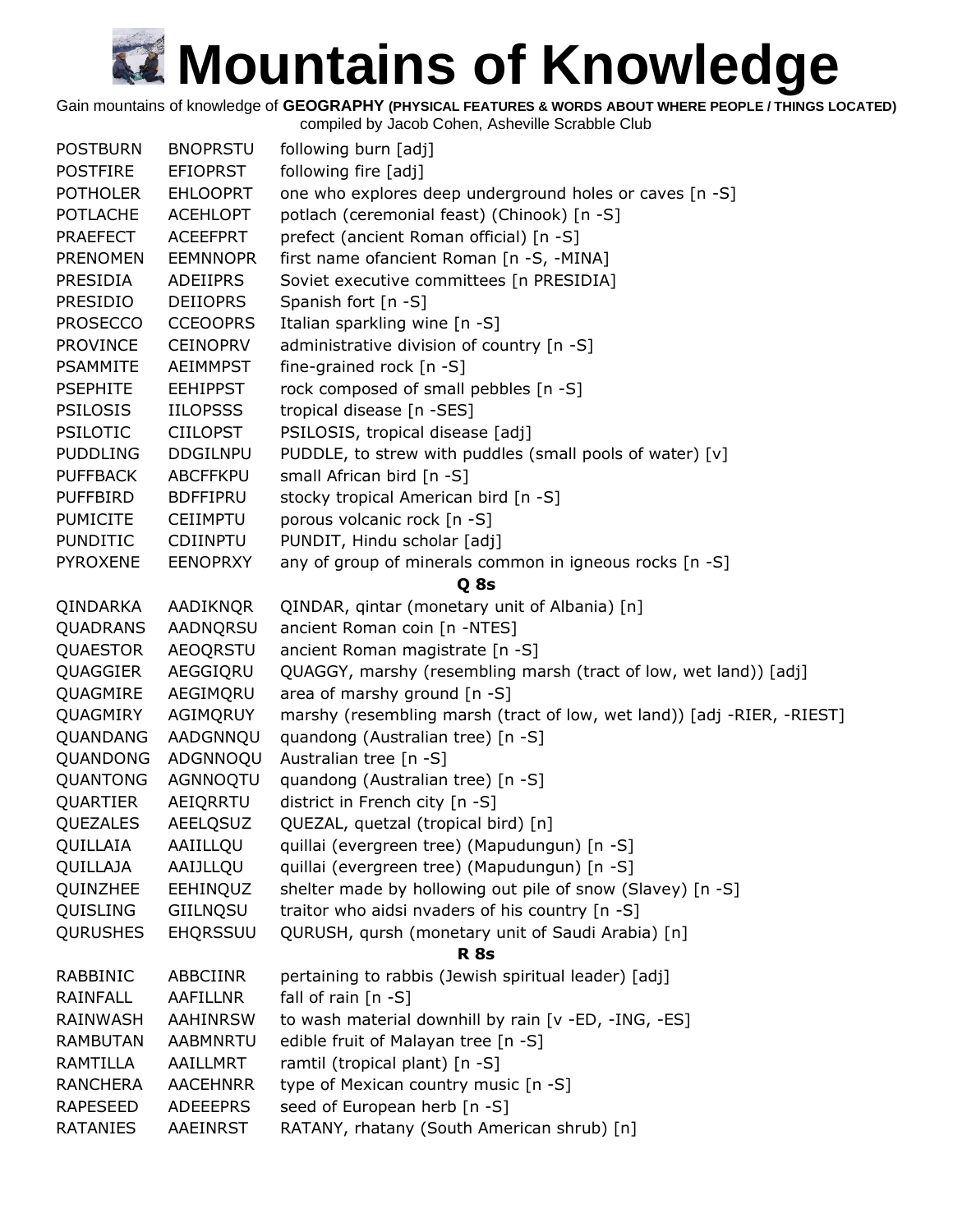Gain mountains of knowledge of **GEOGRAPHY (PHYSICAL FEATURES & WORDS ABOUT WHERE PEOPLE / THINGS LOCATED)**

| <b>RAYGRASS</b> | <b>AAGRRSSY</b> | ryegrass (European grass) [n -ES]                                            |
|-----------------|-----------------|------------------------------------------------------------------------------|
| REDBRICK        | <b>BCDEIKRR</b> | modern British university [n -S]                                             |
| <b>REEDBUCK</b> | <b>BCDEEKRU</b> | African antelope [n -S]                                                      |
| <b>REEFIEST</b> | EEEFIRST        | REEFY, abounding in ridges of rock [adj]                                     |
| <b>REFUSNIK</b> | EFIKNRSU        | Soviet citizen who was refused permission to emigrate [n -S]                 |
| <b>REGOLITH</b> | EGHILORT        | layer of loose rock [n -S]                                                   |
| <b>REMAPPED</b> | <b>ADEEMPPR</b> | REMAP, MAP, to delineate on map (representation of region) [v]               |
| RENDZINA        | ADEINNRZ        | type of soil $[n -S]$                                                        |
| RENMINBI        | <b>BEIIMNNR</b> | currency in People's Republic of China [n RENMINBI]                          |
| RETIARII        | AEIIIRRT        | ancient Roman gladiators [n RETIARII]                                        |
| <b>RHAPSODE</b> | <b>ADEHOPRS</b> | reciter of epic poetry in ancient Greece [n -S]                              |
| <b>RHESUSES</b> | <b>EEHRSSSU</b> | RHESUS, Asian monkey [n]                                                     |
| <b>RHYOLITE</b> | EHILORTY        | volcanic rock [n -S]                                                         |
| RIDGEWAY        | ADEGIRWY        | road or track along ridge [n -S]                                             |
| RINGDOVE        | <b>DEGINORV</b> | European pigeon [n -S]                                                       |
| RIPARIAN        | AAIINPRR        | pertaining to bank of river [adj]                                            |
| RIVERBED        | <b>BDEEIRRV</b> | area covered or once covered by river [n -S]                                 |
| RIVERINE        | EEIINRRV        | pertaining to river (large, natural stream of water) [adj]                   |
| <b>ROCKFALL</b> | <b>ACFKLLOR</b> | mass of fallen rocks [n -S]                                                  |
| <b>ROCKWORK</b> | <b>CKKOORRW</b> | natural mass of rocks [n -S]                                                 |
| <b>ROGATION</b> | <b>AGINOORT</b> |                                                                              |
|                 |                 | proposal of law in ancient Rome [n -S]                                       |
| ROMANISE        | <b>AEIMNORS</b> | to romanize (to write in Roman alphabet) [v -D, -SING, -S]                   |
| ROMANIZE        | AEIMNORZ        | to write in Roman alphabet [v -D, -ZING, -S]                                 |
| <b>ROQUETTE</b> | EEOQRTTU        | arugula (European annual herb) [n -S]                                        |
| <b>ROSARIES</b> | <b>AEIORRSS</b> | ROSARY, series of prayers in Roman Catholic Church [n]                       |
| <b>ROSEWOOD</b> | <b>DEOOORSW</b> | tropical tree [n -S]                                                         |
| <b>ROTOTILL</b> | ILLOORTT        | to till soil with type of farming implement [v -ED, -ING, -S]                |
| <b>RUBAIYAT</b> | AABIRTUY        | four-lined stanzas in Persian poetry [n RUBAIYAT]                            |
| <b>RUBBABOO</b> | ABBBOORU        | rubaboo (type of soup) (French & Algonquin) [n -S]                           |
| <b>RURALISE</b> | AEILRRSU        | to ruralize (to make rural) [v -D, -SING, -S]                                |
| <b>RURALISM</b> | AILMRRSU        | state of being rural (pertaining to country (territory of nation)) [n -S]    |
| <b>RURALIST</b> | <b>AILRRSTU</b> | one who lives in country [n -S]                                              |
| <b>RURALITE</b> | <b>AEILRRTU</b> | ruralist (one who lives in country) [n -S]                                   |
| <b>RURALITY</b> | <b>AILRRTUY</b> | state of being rural (pertaining to country (territory of nation)) [n -TIES] |
| <b>RURALIZE</b> | AEILRRUZ        | to make rural [v -D, -ZING, -S]                                              |
| <b>RUSTICAL</b> | <b>ACILRSTU</b> | rustic (one who lives in country) [n -S]                                     |
| <b>RUSTICLY</b> | <b>CILRSTUY</b> | in rural (pertaining to country (territory of nation)) manner [adv]          |
| <b>RYEGRASS</b> | <b>AEGRRSSY</b> | European grass [n -ES]                                                       |
|                 |                 | S 8s                                                                         |
| <b>SABULOSE</b> | ABELOSSU        | sabulous (sandy (containing or covered with sand)) [adj]                     |
| <b>SABULOUS</b> | ABLOSSUU        | sandy (containing or covered with sand) [adj]                                |
| <b>SACHEMIC</b> | <b>ACCEHIMS</b> | SACHEM, Native American chief (Narragansett) [adj]                           |
| SAGAMORE        | AAEGMORS        | Algonquian Indian chief [n -S]                                               |
| SAGANASH        | <b>AAAGHNSS</b> | white man --Algonquian Indian term [n -ES]                                   |
| <b>SALSILLA</b> | <b>AAILLLSS</b> | tropical plant $[n -S]$                                                      |
| SAMBAING        | AABGIMNS        | SAMBA, to perform Brazilian dance [v]                                        |
|                 |                 |                                                                              |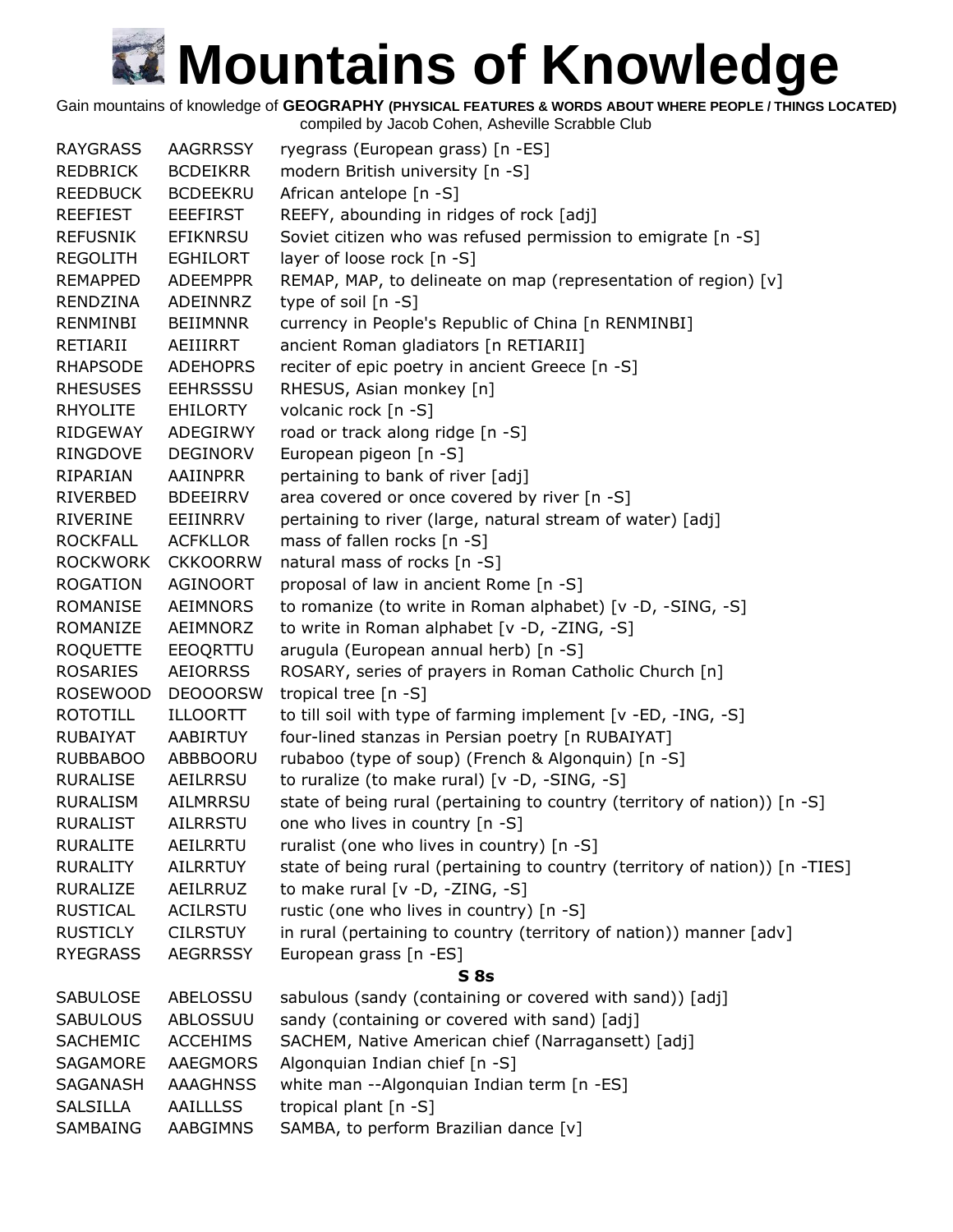Gain mountains of knowledge of **GEOGRAPHY (PHYSICAL FEATURES & WORDS ABOUT WHERE PEOPLE / THINGS LOCATED)**

| SAMIZDAT        | AADIMSTZ        | system in Soviet Union for printing and distributing unauthorized literature [n -S] |
|-----------------|-----------------|-------------------------------------------------------------------------------------|
| SAMPHIRE        | <b>AEHIMPRS</b> | European herb [n -S]                                                                |
| SAMSARIC        | <b>AACIMRSS</b> | SAMSARA, cycle of birth, death, and rebirth in Buddhism [adj]                       |
| SAMSKARA        | <b>AAAKMRSS</b> | Hindu purification ceremony [n -S]                                                  |
| SANDBANK        | <b>AABDKNNS</b> | large mass of sand [n -S]                                                           |
| SANDHILL        | <b>ADHILLNS</b> | hill of sand $[n -S]$                                                               |
| SANDIEST        | <b>ADEINSST</b> | SANDY, containing or covered with sand [adj]                                        |
| <b>SANDLESS</b> | <b>ADELNSSS</b> | lacking sand [adj]                                                                  |
| SANDLIKE        | <b>ADEIKLNS</b> | resembling sand [adj]                                                               |
| SANDPILE        | <b>ADEILNPS</b> | pile of sand [n -S]                                                                 |
| SANDSPIT        | <b>ADINPSST</b> | small point of land created by sand dunes [n -S]                                    |
| SANDYISH        | ADHINSSY        | somewhat sandy [adj]                                                                |
| SANNYASI        | AAINNSSY        | Hindu monk $[n -S]$                                                                 |
| SARABAND        | <b>AAABDNRS</b> | stately Spanish dance [n -S]                                                        |
| SASANQUA        | AAANQSSU        | Japanese camellia [n -S]                                                            |
| SASSWOOD        | <b>ADOOSSSW</b> | African tree [n -S]                                                                 |
| <b>SASTRUGA</b> | AAGRSSTU        | ridge of snow formed by wind in polar regions [n -GI]                               |
| SAVANNAH        | <b>AAAHNNSV</b> | savanna (flat, treeless grassland) [n -S]                                           |
| <b>SCABLAND</b> | AABCDLNS        | rocky land with little soil cover [n -S]                                            |
| <b>SCAMPIES</b> | <b>ACEIMPSS</b> | SCAMPI, large shrimp used in Italian cooking [n]                                    |
| <b>SCARPING</b> | <b>ACGINPRS</b> | SCARP, to cut or make into steep slope [v]                                          |
| <b>SCENICAL</b> | <b>ACCEILNS</b> | pertaining to scenery (picturesque landscape or view) [adj]                         |
| <b>SCIMETAR</b> | <b>ACEIMRST</b> | scimitar (curved sword used by Arabs and Turks) [n -S]                              |
| <b>SCIMITAR</b> | <b>ACIIMRST</b> | curved sword used by Arabs and Turks [n -S]                                         |
| <b>SCIMITER</b> | <b>CEIIMRST</b> | scimitar (curved sword used by Arabs and Turks) [n -S]                              |
| <b>SCUPPAUG</b> | <b>ACGPPSUU</b> | scup (marine food fish) (Narragansett) [n -S]                                       |
| <b>SEABEACH</b> | AABCEEHS        | beach lying along sea [n -ES]                                                       |
| <b>SEABOARD</b> | AABDEORS        | seacoast (land bordering on sea) [n -S]                                             |
| <b>SEACOAST</b> | <b>AACEOSST</b> | land bordering on sea [n -S]                                                        |
| SEADROME        | ADEEMORS        | airport in sea $[n - S]$                                                            |
| <b>SEAFRONT</b> | AEFNORST        | area along edge of sea [n -S]                                                       |
| <b>SEAMOUNT</b> | <b>AEMNOSTU</b> | undersea mountain [n -S]                                                            |
| <b>SEASHORE</b> | <b>AEEHORSS</b> | land bordering on sea [n -S]                                                        |
| <b>SEAWATER</b> | <b>AAEERSTW</b> | water from sea [n -S]                                                               |
| <b>SELAMLIK</b> | <b>AEIKLLMS</b> | portion of Turkish house reserved for men [n -S]                                    |
| SEMIDOME        | <b>DEEIMMOS</b> | half dome $[n -S]$                                                                  |
| <b>SEMILLON</b> | <b>EILLMNOS</b> | white grape grown in France [n -S]                                                  |
| <b>SEMITIST</b> | <b>EIIMSSTT</b> | one who favors Jewish interests [n -S]                                              |
| <b>SENARIUS</b> | AEINRSSU        | Greek or Latin verse consisting of six metrical feet [n -II]                        |
| <b>SENHORES</b> | <b>EEHNORSS</b> | SENHOR, Portuguese or Brazilian gentleman [n]                                       |
| <b>SENORITA</b> | AEINORST        | unmarried Spanish girl or woman [n -S]                                              |
| <b>SERAGLIO</b> | AEGILORS        | harem (section of Muslim household reserved for women) [n -S]                       |
| <b>SEROTINE</b> | <b>EEINORST</b> | European bat [n -S]                                                                 |
| <b>SESTERCE</b> | <b>CEEERSST</b> | coin of ancient Rome [n -S]                                                         |
| <b>SEXTARII</b> | AEIIRSTX        | ancient Roman units of liquid measure [n SEXTARII]                                  |
| <b>SHADCHAN</b> | <b>AACDHHNS</b> | Jewish marriage broker [n -IM, -S]                                                  |
|                 |                 |                                                                                     |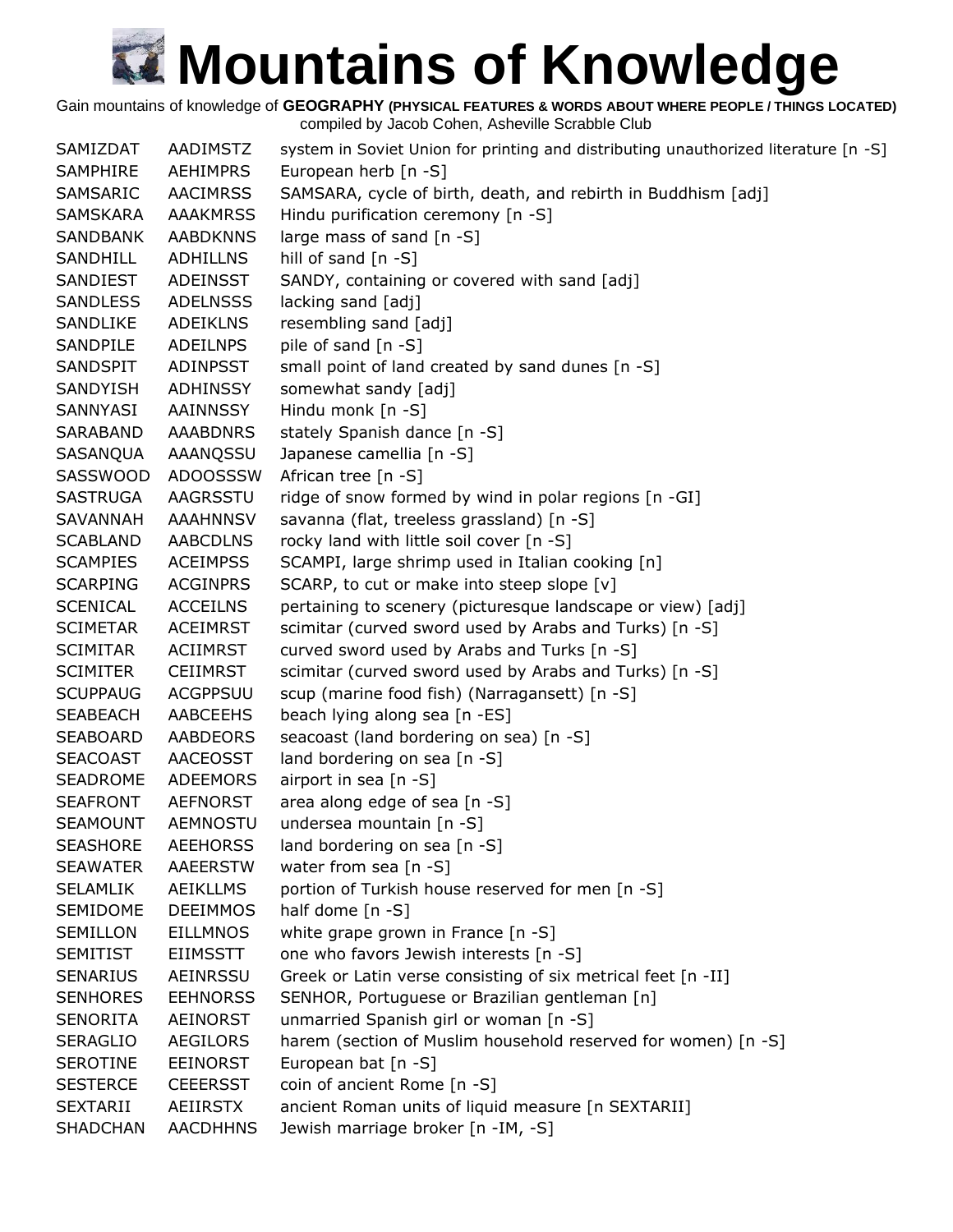Gain mountains of knowledge of **GEOGRAPHY (PHYSICAL FEATURES & WORDS ABOUT WHERE PEOPLE / THINGS LOCATED)**

| <b>SHADKHAN</b> | <b>AADHHKNS</b> | shadchan (Jewish marriage broker) [n -IM, -S]                                   |
|-----------------|-----------------|---------------------------------------------------------------------------------|
| SHAHADAH        | <b>AAADHHHS</b> | shahada (Muslim profession of faith) [n -S]                                     |
| SHAMANIC        | <b>AACHIMNS</b> | SHAMAN, medicine man among certain Native Americans [adj]                       |
| SHAMIANA        | AAAHIMNS        | large tent in India [n -S]                                                      |
| SHAMISEN        | AEHIMNSS        | samisen (Japanese stringed instrument) [n -S]                                   |
| <b>SHATOOSH</b> | <b>AHHOOSST</b> | fabric made from wool of chiru (Tibetan antelope) [n -ES]                       |
| <b>SHAULING</b> | AGHILNSU        | SHAUL, to shoal (to become shallow) [v]                                         |
| <b>SHELDUCK</b> | <b>CDEHKLSU</b> | European duck [n -S]                                                            |
| SHERWANI        | <b>AEHINRSW</b> | knee-length coat worn by some men of India [n -S]                               |
| <b>SHIITAKE</b> | <b>AEHIIKST</b> | dark Oriental mushroom [n -S]                                                   |
| SHILINGI        | <b>GHIIILNS</b> | monetary unit of Tanzania [n SHILINGI]                                          |
| <b>SHILLING</b> | <b>GHIILLNS</b> | former monetary unit of Great Britain [n -S]                                    |
| <b>SHINTIES</b> | <b>EHIINSST</b> | SHINTY, Scottish game similar to field hockey [n]                               |
| <b>SHOALEST</b> | AEHLOSST        | SHOAL, shallow (having little depth) [adj]                                      |
| <b>SHOALIER</b> | AEHILORS        | SHOALY, full of shallow areas [adj]                                             |
| <b>SHOALING</b> | <b>AGHILNOS</b> | SHOAL, to become shallow [v]                                                    |
| <b>SHOEPACK</b> | <b>ACEHKOPS</b> | shoepac (waterproof boot) (Delaware) [n -S]                                     |
| <b>SHOFROTH</b> | <b>FHHOORST</b> | SHOFAR, ram's-horn trumpet blown in certain Jewish rituals [n]                  |
| SHOGUNAL        | AGHLNOSU        | SHOGUN, former military leader of Japan [adj]                                   |
| <b>SHWANPAN</b> | <b>AAHNNPSW</b> | swanpan (Chinese abacus) [n -S]                                                 |
| <b>SIDALCEA</b> | <b>AACDEILS</b> | North American herb [n -S]                                                      |
| SIDDURIM        | <b>DDIIMRSU</b> | SIDDUR, Jewish prayer book [n]                                                  |
| <b>SIDEHILL</b> | <b>DEHIILLS</b> | hillside (side of hill) [n -S]                                                  |
| <b>SIEROZEM</b> | <b>EEIMORSZ</b> | type of soil $[n -S]$                                                           |
| <b>SIMARUBA</b> | AABIMRSU        | tropical tree [n -S]                                                            |
| SIMOLEON        | <b>EILMNOOS</b> | dollar (monetary unit of United States) [n -S]                                  |
| <b>SINICIZE</b> | <b>CEIIINSZ</b> | to modify by Chinese influence [v -D, -ZING, -S]                                |
| <b>SINKHOLE</b> | <b>EHIKLNOS</b> | natural depression in land surface [n -S]                                       |
| <b>SINOLOGY</b> | <b>GILNOOSY</b> | study of Chinese [n -GIES]                                                      |
| <b>SIXPENCE</b> | <b>CEEINPSX</b> | formerly used British coin worth six pennies [n -S]                             |
| <b>SKERRIES</b> | <b>EEIKRRSS</b> | SKERRY, small, rocky island [n]                                                 |
| <b>SKILLING</b> | <b>GIIKLLNS</b> | former coin of Scandinavian countries [n -S]                                    |
| <b>SLOWWORM</b> | <b>LMOORSWW</b> | European lizard having no legs [n -S]                                           |
| <b>SLUMMING</b> | <b>GILMMNSU</b> | SLUM, to visit slums (squalid urban areas) [v]                                  |
| <b>SNOWBANK</b> | <b>ABKNNOSW</b> | mound of snow [n -S]                                                            |
| SNOWDROP        | <b>DNOOPRSW</b> | European herb [n -S]                                                            |
| <b>SNOWFALL</b> | <b>AFLLNOSW</b> | fall of snow [n -S]                                                             |
| SNOWLAND        | <b>ADLNNOSW</b> | area marked by great amount of snow [n -S]                                      |
| SNOWMELT        | <b>ELMNOSTW</b> | water produced by melting of snow [n -S]                                        |
| <b>SOAPBARK</b> | <b>AABKOPRS</b> | tropical tree [n -S]                                                            |
| <b>SOAPFISH</b> | <b>AFHIOPSS</b> | tropical fish that produces toxic mucus [n -ES]                                 |
| <b>SOILLESS</b> | <b>EILLOSSS</b> | carried on without soil (finely divided rock mixed with organic matter) [adj]   |
| <b>SOLONETS</b> | <b>ELNOOSST</b> | solonetz (type of soil) [n -ES]                                                 |
| <b>SOLONETZ</b> | <b>ELNOOSTZ</b> | type of soil [n -ES]                                                            |
| <b>SOLSTICE</b> | <b>CEILOSST</b> | time of year when sun is at its greatest distance from celestial equator [n -S] |
| <b>SOOCHONG</b> | <b>CGHNOOOS</b> | souchong (Chinese tea) [n -S]                                                   |
|                 |                 |                                                                                 |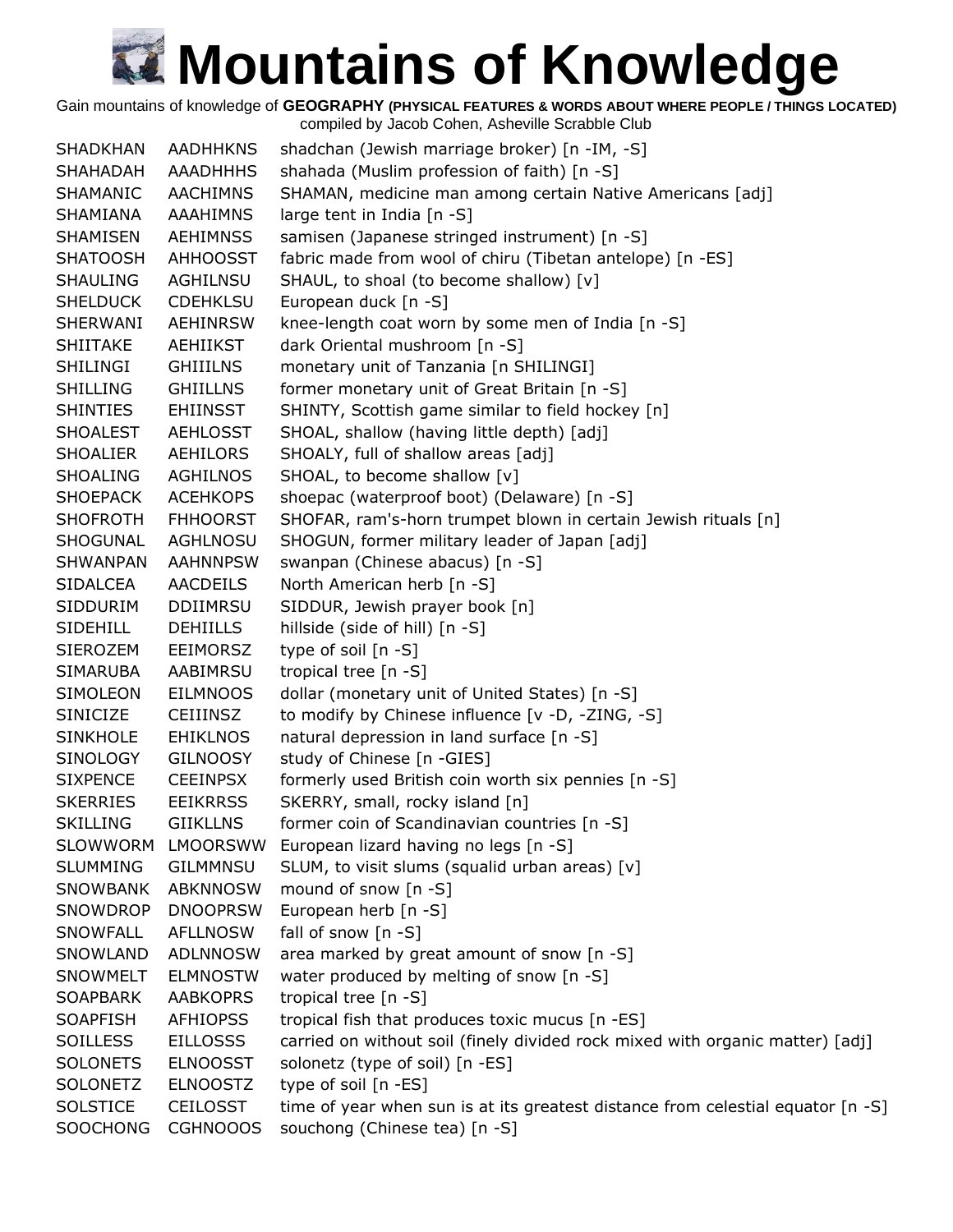Gain mountains of knowledge of **GEOGRAPHY (PHYSICAL FEATURES & WORDS ABOUT WHERE PEOPLE / THINGS LOCATED)**

| <b>SOUCHONG</b> | <b>CGHNOOSU</b> | Chinese tea [n -S]                                                                           |
|-----------------|-----------------|----------------------------------------------------------------------------------------------|
| SOUVLAKI        | <b>AIKLOSUV</b> | Greek shish* kebab [n -S]                                                                    |
| <b>SPARTINA</b> | AAINPRST        | salt-marsh grass of coastal regions [n -S]                                                   |
| SPELAEAN        | <b>AAEELNPS</b> | spelean (living in caves) [adj]                                                              |
| <b>SPHINGES</b> | <b>EGHINPSS</b> | SPHINX, monster in Egyptian mythology [n]                                                    |
| <b>SPHINXES</b> | <b>EHINPSSX</b> | SPHINX, monster in Egyptian mythology [n]                                                    |
| SPILLWAY        | <b>AILLPSWY</b> | channel for surplus water in reservoir [n -S]                                                |
| <b>SPINIFEX</b> | <b>EFIINPSX</b> | Australian grass [n -ES]                                                                     |
| <b>SPUMANTE</b> | <b>AEMNPSTU</b> | Italian sparkling wine [n -S]                                                                |
| <b>SPURRIES</b> | <b>EIPRRSSU</b> | SPURRY, European weed [n]                                                                    |
| <b>STAPELIA</b> | AAEILPST        | African plant [n -S]                                                                         |
| <b>STARLING</b> | <b>AGILNRST</b> | European bird [n -S]                                                                         |
| <b>STASIMON</b> | <b>AIMNOSST</b> | choral ode in ancient Greek drama [n -MA]                                                    |
| <b>STEENBOK</b> | <b>BEEKNOST</b> | African antelope [n -S]                                                                      |
| <b>STEEPEST</b> | <b>EEEPSSTT</b> | STEEP, inclined sharply [adj]                                                                |
| <b>STEINBOK</b> | <b>BEIKNOST</b> | steenbok (African antelope) [n -S]                                                           |
| <b>STEMMATA</b> | <b>AAEMMSTT</b> | STEMMA, scroll recording genealogy of family in ancient Rome [n]                             |
| <b>STERLING</b> | <b>EGILNRST</b> | British money [n -S]                                                                         |
| <b>STOPBANK</b> | <b>ABKNOPST</b> | embankment along river [n -S]                                                                |
| <b>STOTINKA</b> | <b>AIKNOSTT</b> | monetary unit of Bulgaria [n -S, -KI]                                                        |
| <b>STOTINOV</b> | <b>INOOSTTV</b> | STOTIN, former monetary unit of Slovenia [n]                                                 |
| <b>STREAMED</b> | <b>ADEEMRST</b> | STREAM, to flow in steady current [v]                                                        |
| <b>STYLITIC</b> | <b>CIILSTTY</b> | STYLITE, early Christian ascetic [adj]                                                       |
| <b>SUBBASIN</b> | ABBINSSU        | section of area drained by river [n -S]                                                      |
| <b>SUBOCEAN</b> | <b>ABCENOSU</b> | existing below floor of ocean [adj]                                                          |
| <b>SUBTOPIA</b> | ABIOPSTU        | suburbs of city [n -S]                                                                       |
| <b>SUBURBAN</b> | <b>ABBNRSUU</b> | one who lives in suburb [n -S]                                                               |
| <b>SUBURBIA</b> | ABBIRSUU        | suburbs of city [n -S]                                                                       |
| <b>SUKIYAKI</b> | <b>AIIKKSUY</b> | Japanese dish [n -S]                                                                         |
| <b>SULTANIC</b> | <b>ACILNSTU</b> | SULTAN, ruler of Muslim country [adj]                                                        |
| <b>SURFSIDE</b> | <b>DEFIRSSU</b> | situated near seashore [adj]                                                                 |
| <b>SURVEYOR</b> | <b>EORRSUVY</b> | one that surveys land [n -S]                                                                 |
| <b>SVARAJES</b> | <b>AAEJRSSV</b> | SVARAJ, swaraj (self-government in British India) [n]                                        |
| SWAINISH        | AHIINSSW        | SWAIN, country boy [adj]                                                                     |
| <b>SWAMPIER</b> | <b>AEIMPRSW</b> | SWAMPY, marshy (resembling marsh (tract of low, wet land)) [adj]                             |
| <b>SWAMPING</b> | <b>AGIMNPSW</b> | SWAMP, to inundate (to overwhelm with water) [v]                                             |
| <b>SWAMPISH</b> | AHIMPSSW        | swampy (marshy (resembling marsh (tract of low, wet land))) [adj]                            |
| <b>SWARAJES</b> | AAEJRSSW        | SWARAJ, self-government in British India [n]                                                 |
| <b>SWEETSOP</b> | <b>EEOPSSTW</b> | tropical tree [n -S]                                                                         |
| <b>SYCAMORE</b> | <b>ACEMORSY</b> | North American tree [n -S]                                                                   |
| <b>SYCOMORE</b> | <b>CEMOORSY</b> | sycamore (North American tree) [n -S]                                                        |
| <b>SYNCLINE</b> | <b>CEILNNSY</b> | type of rock formation [n -S]                                                                |
|                 |                 | <b>T</b> 8s                                                                                  |
| <b>TABOOLEY</b> | ABELOOTY        | tabouli (Lebanese salad containing bulgur wheat, tomatoes, parsley, onions, and mint) [n -S] |
| <b>TABOULEH</b> | ABEHLOTU        | tabouli (Lebanese salad containing bulgur wheat, tomatoes, parsley, onions, and mint) [n -S] |
| <b>TALAPOIN</b> | AAILNOPT        | small African monkey [n -S]                                                                  |
|                 |                 |                                                                                              |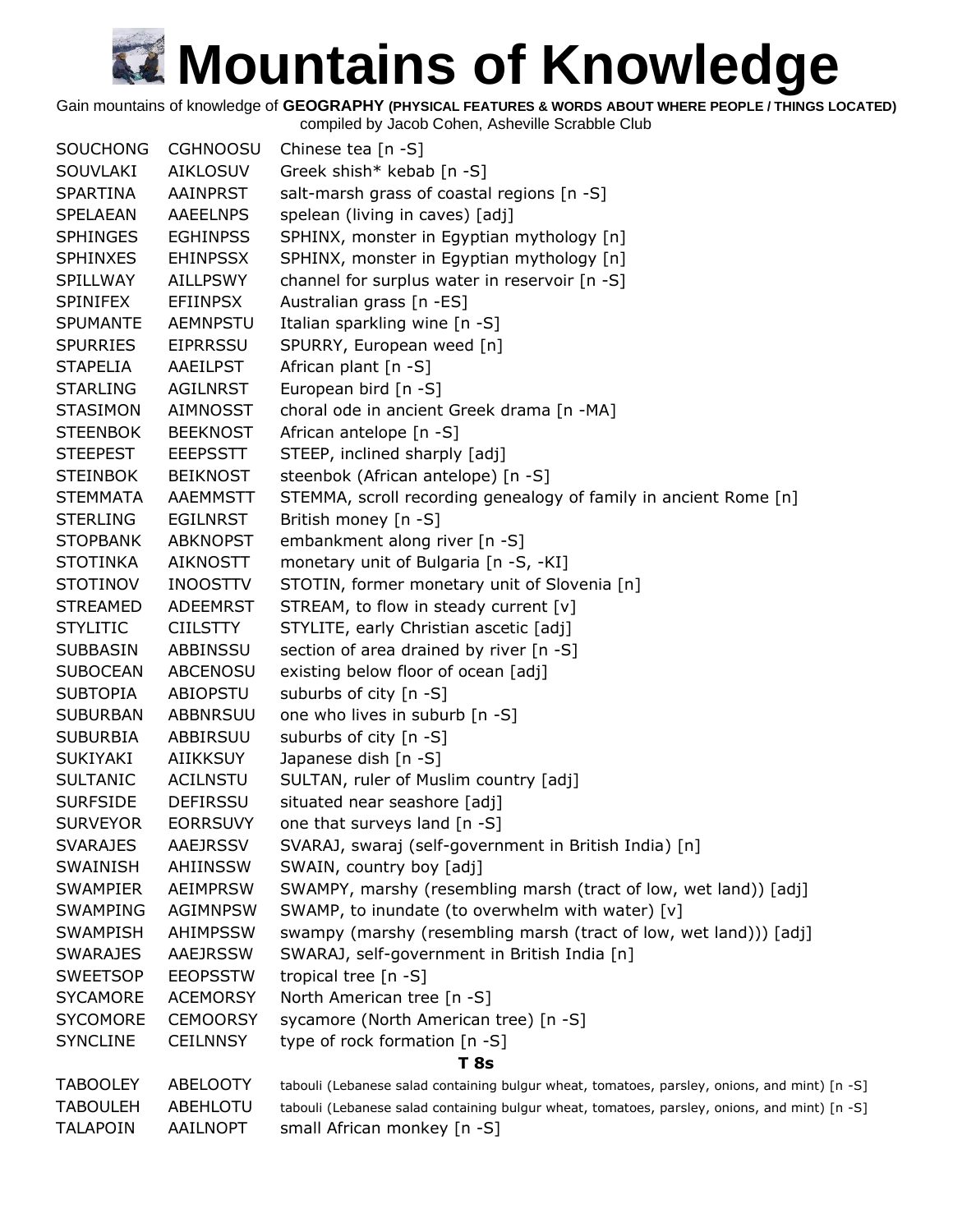Gain mountains of knowledge of **GEOGRAPHY (PHYSICAL FEATURES & WORDS ABOUT WHERE PEOPLE / THINGS LOCATED)**

| <b>TALLISES</b> | <b>AEILLSST</b> | TALLIS, tallith (Jewish prayer shawl) [n]                                               |
|-----------------|-----------------|-----------------------------------------------------------------------------------------|
| <b>TALLISIM</b> | <b>AIILLMST</b> | TALLIS, tallith (Jewish prayer shawl) [n]                                               |
| <b>TALLITIM</b> | <b>AIILLMTT</b> | TALLIT, tallith (Jewish prayer shawl) [n]                                               |
| <b>TALLITOT</b> | <b>AILLOTTT</b> | TALLIT, tallith (Jewish prayer shawl) [n]                                               |
| <b>TALMUDIC</b> | <b>ACDILMTU</b> | pertaining to body of Jewish civil and religious law [adj]                              |
| <b>TAMANDUA</b> | <b>AAADMNTU</b> | arboreal anteater [n -S]                                                                |
| TAMARIND        | AADIMNRT        | tropical tree [n -S]                                                                    |
| <b>TANGOING</b> | AGGINNOT        | TANGO, to perform Latin American dance [v]                                              |
| <b>TANTRISM</b> | AIMNRSTT        | school of Buddhism incorporating Hindu and pagan elements [n -S]                        |
| <b>TANTRIST</b> | <b>AINRSTTT</b> | adherent of tantrism (school of Buddhism incorporating Hindu and pagan elements) [n -S] |
| <b>TARANTAS</b> | AAANRSTT        | Russian carriage [n -ES]                                                                |
| <b>TARBOOSH</b> | <b>ABHOORST</b> | cap worn by Muslim men [n -ES]                                                          |
| <b>TEABERRY</b> | ABEERRTY        | North American shrub [n -RRIES]                                                         |
| <b>TEFILLIN</b> | EFIILLNT        | phylacteries worn by Jews [n TEFILLIN]                                                  |
| <b>TEOSINTE</b> | <b>EEINOSTT</b> | annual grass (Nahuatl) [n -S]                                                           |
| <b>TEPHRITE</b> | <b>EEHIPRTT</b> | volcanic rock [n -S]                                                                    |
| TERIYAKI        | <b>AEIIKRTY</b> | Japanese food [n -S]                                                                    |
| <b>TERRAPIN</b> | <b>AEINPRRT</b> | North American tortoise [n -S]                                                          |
| <b>TERRASES</b> | <b>AEERRSST</b> | TERRAS, trass (volcanic rock) [n]                                                       |
| <b>TERRASSE</b> | <b>AEERRSST</b> | paved area outside French cafe [n TERRASSE]                                             |
| <b>TIDELAND</b> | <b>ADDEILNT</b> | land alternately covered and uncovered by tide [n -S]                                   |
| <b>TIDELESS</b> | <b>DEEILSST</b> | lacking tide [adj]                                                                      |
| <b>TIDELIKE</b> | DEEIIKLT        | resembling tide [adj]                                                                   |
| <b>TIDELINE</b> | <b>DEEIILNT</b> | line on shore marking highest point of tide [n -S]                                      |
| TIDEMARK        | ADEIKMRT        | mark showing highest or lowest point of tide [n -S]                                     |
| <b>TOBOGGAN</b> | <b>ABGGNOOT</b> | to ride on long, narrow sled (Micmac) [v -ED, -ING, -S]                                 |
| <b>TOKONOMA</b> | <b>AKMNOOOT</b> | small alcove in Japanese house [n -S]                                                   |
| <b>TOLARJEV</b> | <b>AEJLORTV</b> | TOLAR, former monetary unit of Slovenia [n]                                             |
| <b>TOMAHAWK</b> | <b>AAHKMOTW</b> | to strike with light ax (Algonquian) [v -ED, -ING, -S]                                  |
| <b>TOQUILLA</b> | AILLOQTU        | palmlike plant of South America [n -S]                                                  |
| <b>TORRIDER</b> | <b>DEIORRRT</b> | TORRID, extremely hot [adj]                                                             |
| TORRIDLY        | <b>DILORRTY</b> | TORRID, extremely hot [adv]                                                             |
| <b>TOURISTA</b> | <b>AIORSTTU</b> | turista (intestinal sickness affecting tourist in foreign country) [n -S]               |
| <b>TOWNLESS</b> | <b>ELNOSSTW</b> | having no towns [adj]                                                                   |
| <b>TOWNSHIP</b> | <b>HINOPSTW</b> | administrative division of county [n -S]                                                |
| <b>TOWNSITE</b> | <b>EINOSTTW</b> | site of town [n -S]                                                                     |
| <b>TOWNSMAN</b> | <b>AMNNOSTW</b> | resident of town [n -MEN]                                                               |
| <b>TOWNWARD</b> | <b>ADNORTWW</b> | toward town [adv]                                                                       |
| <b>TRACHYTE</b> | <b>ACEHRTTY</b> | light-colored igneous rock [n -S]                                                       |
| <b>TRADITOR</b> | ADIORRTT        | traitor among early Christians [n -ES]                                                  |
| <b>TRAGOPAN</b> | <b>AAGNOPRT</b> | Asian pheasant [n -S]                                                                   |
| <b>TRAPROCK</b> | <b>ACKOPRRT</b> | igneous rock [n -S]                                                                     |
| <b>TREELINE</b> | EEEILNRT        | limit north of which trees do not grow [n -S]                                           |
| <b>TREVALLY</b> | <b>AELLRTVY</b> | Australian food fish [n - LLIES, -S]                                                    |
| <b>TRICHITE</b> | <b>CEHIIRTT</b> | minute mineral body found in volcanic rocks [n -S]                                      |
| <b>TRIENTES</b> | <b>EEINRSTT</b> | TRIENS, coin of ancient Rome [n]                                                        |
|                 |                 |                                                                                         |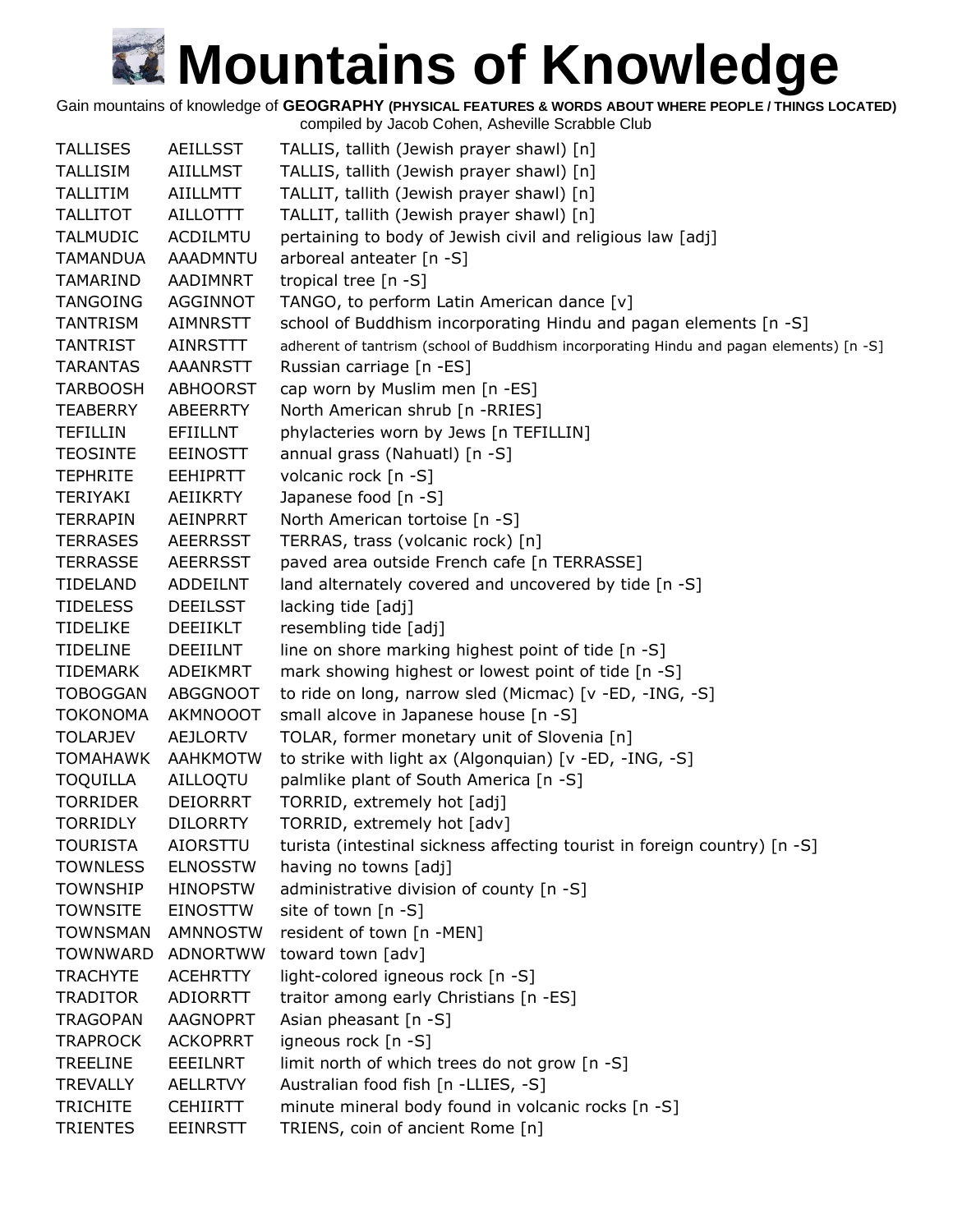Gain mountains of knowledge of **GEOGRAPHY (PHYSICAL FEATURES & WORDS ABOUT WHERE PEOPLE / THINGS LOCATED)**

| TRIMARAN        | AAIMNRRT        | sailing vessel (Tamil) [n -S]                                                                          |
|-----------------|-----------------|--------------------------------------------------------------------------------------------------------|
| <b>TRIUMVIR</b> | <b>IIMRRTUV</b> | one of ruling body of three in ancient Rome [n -I, -S]                                                 |
| <b>TROOPIAL</b> | <b>AILOOPRT</b> | troupial (tropical bird) [n -S]                                                                        |
| <b>TROPICAL</b> | <b>ACILOPRT</b> | plant of region lying between tropics [n -S]                                                           |
| <b>TROUPIAL</b> | AILOPRTU        | tropical bird [n -S]                                                                                   |
| <b>TSUNAMIC</b> | <b>ACIMNSTU</b> | TSUNAMI, very large ocean wave [adj]                                                                   |
| <b>TUBEROSE</b> | <b>BEEORSTU</b> | Mexican herb $[n - S]$                                                                                 |
| <b>TUCKAHOE</b> | <b>ACEHKOTU</b> | edible root of certain arums (Algonquian) [n -S]                                                       |
| <b>TUPPENCE</b> | <b>CEENPPTU</b> | twopence (British coin worth two pennies) [n -S]                                                       |
| <b>TURBANED</b> | <b>ABDENRTU</b> | TURBAN, head covering worn by Muslims [adj]                                                            |
| <b>TURMERIC</b> | <b>CEIMRRTU</b> | East Indian herb [n -S]                                                                                |
| <b>TWOPENCE</b> | <b>CEENOPTW</b> | British coin worth two pennies [n -S]                                                                  |
| <b>TYPHONIC</b> | <b>CHINOPTY</b> | TYPHOON, tropical hurricane [adj]                                                                      |
| <b>TZEDAKAH</b> | AADEHKTZ        | charitable giving as moral obligation among Jews [n -S]                                                |
| <b>TZITZITH</b> | <b>HIITTTZZ</b> | zizith (tassels on four corners of Jewish prayer shawl) [n TZITZITH]                                   |
|                 |                 | <b>U</b> 8s                                                                                            |
| <b>UINTAITE</b> | AEIINTTU        | variety of asphalt (Ute) [n -S]                                                                        |
| <b>UNDERTOW</b> | <b>DENORTUW</b> | seaward pull of receding waves breaking on shore [n -S]                                                |
| <b>UNKOSHER</b> | <b>EHKNORSU</b> | not kosher (to make fit to be eaten according to Jewish dietary laws) [adj]                            |
| <b>UNMAPPED</b> | ADEMNPPU        | MAPPED, MAP, to delineate on map (representation of region) [adj]                                      |
| <b>UPDOMING</b> | <b>DGIMNOPU</b> | upward deformation of rock mass into dome shape [n -S]                                                 |
| <b>UPLANDER</b> | ADELNPRU        | inhabitant of upland $[n - S]$                                                                         |
| <b>UPSTREAM</b> | <b>AEMPRSTU</b> | toward source of stream [adv]                                                                          |
| <b>URAEUSES</b> | AEERSSUU        | URAEUS, figure of sacred serpent on headdress of ancient Egyptian rulers [n]                           |
| <b>URBANISE</b> | ABEINRSU        | to urbanize (to cause to take on urban characteristics) [v -D, -SING, -S]                              |
| <b>URBANISM</b> | ABIMNRSU        | lifestyle of city dwellers [n -S]                                                                      |
| <b>URBANIST</b> | ABINRSTU        | specialist in city planning [n -S]                                                                     |
| <b>URBANITE</b> | ABEINRTU        | one who lives in city [n -S]                                                                           |
| URBANIZE        | ABEINRUZ        | to cause to take on urban characteristics [v -D, -ZING, -S]                                            |
| <b>UTILIDOR</b> | <b>DIILORTU</b> | insulated system of pipes for use in arctic regions [n -S]                                             |
|                 |                 | <b>V</b> 8s                                                                                            |
| VALKYRIE        | AEIKLRVY        | maiden in Norse mythology [n -S]                                                                       |
| VALLEYED        | <b>ADEELLVY</b> | VALLEY, depression of earth's surface [adj]                                                            |
| <b>VARENYKY</b> | <b>AEKNRVYY</b> | Ukrainian stuffed dumplings [n VARENYKY]                                                               |
| VELARIUM        | AEILMRUV        | awning over ancient Roman theater [n -IA]                                                              |
| <b>VERTISOL</b> | <b>EILORSTV</b> | type of clayey soil [n -S]                                                                             |
| VILLADOM        | ADILLMOV        | world constituted by suburban residences and their occupants [n -S]                                    |
| <b>VILLAGEY</b> | AEGILLVY        | pertaining to or characteristic of village [adj -GIER, -GIEST]                                         |
| <b>VILLATIC</b> | <b>ACIILLTV</b> | rural (pertaining to country (territory of nation)) [adj]                                              |
| VINIFERA        | AEFIINRV        | European grape [n -S]                                                                                  |
| <b>VISCOUNT</b> | <b>CINOSTUV</b> | British nobleman [n -X]                                                                                |
| <b>VIZIRATE</b> | AEIIRTVZ        | office of vizir (vizier (high official in some Muslim countries)) [n -S]                               |
| VIZIRIAL        | AIIILRVZ        | VIZIR, vizier (high official in some Muslim countries) [adj]                                           |
| VOLCANIC        | <b>ACCILNOV</b> | rock produced by volcano [n -S]                                                                        |
| <b>VULCANIC</b> | <b>ACCILNUV</b> | pertaining to volcano (opening in earth's crust through which molten rock and gases are ejected) [adj] |
| <b>VULGUSES</b> | <b>EGLSSUUV</b> | VULGUS, exercise in Latin formerly required of pupils in some English public schools [n]               |